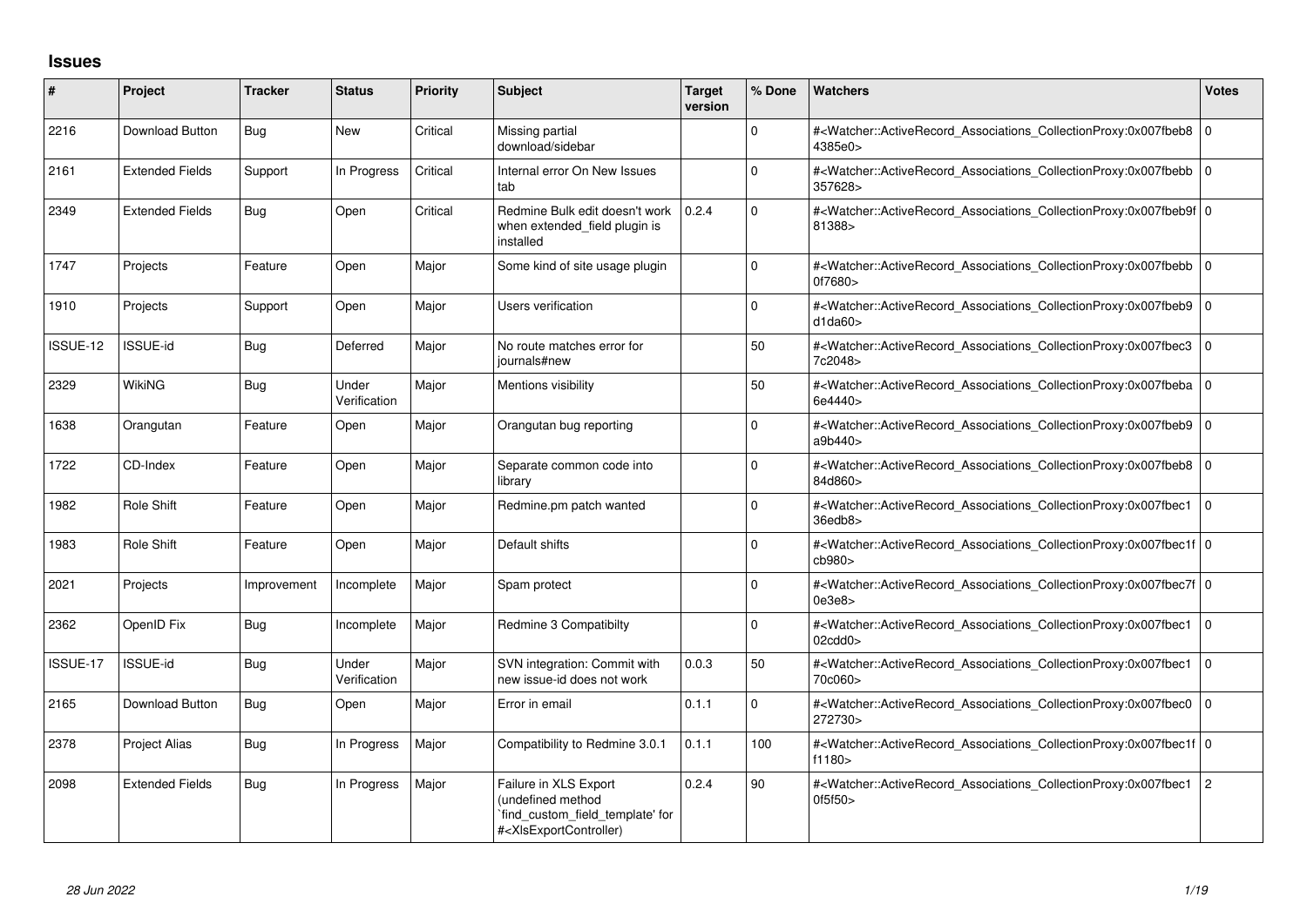| ∦    | Project                           | <b>Tracker</b> | <b>Status</b> | <b>Priority</b> | <b>Subject</b>                                                                | <b>Target</b><br>version | % Done      | <b>Watchers</b>                                                                                                                                                         | <b>Votes</b>   |
|------|-----------------------------------|----------------|---------------|-----------------|-------------------------------------------------------------------------------|--------------------------|-------------|-------------------------------------------------------------------------------------------------------------------------------------------------------------------------|----------------|
| 2343 | <b>SCM Creator</b><br>$(+Github)$ | Bug            | Open          | Major           | Internal error when creating<br>projects having a List format<br>custom field | 0.5.1                    | $\mathbf 0$ | # <watcher::activerecord_associations_collectionproxy:0x007fbec1<br>2ac060&gt;</watcher::activerecord_associations_collectionproxy:0x007fbec1<br>                       | l o            |
| 128  | Orangutan                         | Feature        | Open          | Major           | Reminder, organizer and<br>scheduler                                          | 1.06                     | $\mathbf 0$ | # <watcher::activerecord 2<br="" associations="" collectionproxy:0x007fbec0f="">9f520 &gt;</watcher::activerecord>                                                      |                |
| 192  | Orangutan                         | Improvement    | Open          | Major           | SQL optimization                                                              | 1.07                     | $\mathbf 0$ | # <watcher::activerecord_associations_collectionproxy:0x007fbec1<br><math>35</math>fac<math>0</math></watcher::activerecord_associations_collectionproxy:0x007fbec1<br> | $\overline{0}$ |
| 1602 | Orangutan::Redmin<br>e            | Improvement    | Open          | Major           | Textile support                                                               | 1.07                     | 0           | # <watcher::activerecord_associations_collectionproxy:0x007fbec1<br>e2c660&gt;</watcher::activerecord_associations_collectionproxy:0x007fbec1<br>                       | $\overline{0}$ |
| 1980 | <b>WikiNG</b>                     | Bug            | Open          | Normal          | Problem running plugin in<br>development mode                                 |                          | 0           | # <watcher::activerecord associations="" collectionproxy:0x007fbec0<br="">191500&gt;</watcher::activerecord>                                                            | $-1$           |
| 2080 | Projects                          | Enhancement    | New           | Normal          | Turkish translation                                                           |                          | $\Omega$    | # <watcher::activerecord_associations_collectionproxy:0x007fbec0<br>267290&gt;</watcher::activerecord_associations_collectionproxy:0x007fbec0<br>                       | $\overline{0}$ |
| 2149 | <b>TOC</b>                        | Bug            | New           | Normal          | New dokuwiki default template<br>(from angua) make problem                    |                          | 0           | # <watcher::activerecord_associations_collectionproxy:0x007fbec0<br>2d88c8&gt;</watcher::activerecord_associations_collectionproxy:0x007fbec0<br>                       | $\overline{0}$ |
| 2243 | RedWord                           | Improvement    | New           | Normal          | Show unapproved comments<br>for admins                                        |                          | $\Omega$    | # <watcher::activerecord_associations_collectionproxy:0x007fbec7f 0<br=""  ="">959d8</watcher::activerecord_associations_collectionproxy:0x007fbec7f>                   |                |
| 2305 | <b>Author Box</b>                 | Translation    | New           | Normal          | Change Korean translation file<br>comment                                     |                          | $\mathbf 0$ | # <watcher::activerecord_associations_collectionproxy:0x007fbec0<br><math>19</math>add<math>0</math></watcher::activerecord_associations_collectionproxy:0x007fbec0<br> | $\overline{0}$ |
| 2323 | Contact Form                      | Bug            | New           | Normal          | non-english characters on Full<br>name                                        |                          | $\mathbf 0$ | # <watcher::activerecord_associations_collectionproxy:0x007fbec7<br>064ef0</watcher::activerecord_associations_collectionproxy:0x007fbec7<br>                           | $\overline{0}$ |
| 2257 | Download Button                   | Patch          | New           | Normal          | Support for multiple downloads                                                |                          | 0           | # <watcher::activerecord_associations_collectionproxy:0x007fbec6<br>3c6518&gt;</watcher::activerecord_associations_collectionproxy:0x007fbec6<br>                       | $\overline{0}$ |
| 2289 | RedPress                          | Bug            | New           | Normal          | Hide moved news from the<br>project overview page                             |                          | 0           | # <watcher::activerecord_associations_collectionproxy:0x007fbec4<br>c9f240&gt;</watcher::activerecord_associations_collectionproxy:0x007fbec4<br>                       | $\overline{0}$ |
| 2309 | Meta                              | Translation    | <b>New</b>    | Normal          | Update korean translation to<br>0.2.3                                         |                          | $\Omega$    | # <watcher::activerecord_associations_collectionproxy:0x00557da5 0<br="">69d570&gt;</watcher::activerecord_associations_collectionproxy:0x00557da5>                     |                |
| 2310 | Sidebar Content                   | Translation    | New           | Normal          | Change Korean translation file<br>comment                                     |                          | 0           | # <watcher::activerecord_associations_collectionproxy:0x007fbebb 0<br=""  ="">33c800&gt;</watcher::activerecord_associations_collectionproxy:0x007fbebb>                |                |
| 2399 | Projects                          | Support        | New           | Normal          | ChiliProject cleanup                                                          |                          | 0           | # <watcher::activerecord_associations_collectionproxy:0x007fbeb9 0<br=""  ="">ce9cd8</watcher::activerecord_associations_collectionproxy:0x007fbeb9>                    |                |
| 2400 | Projects                          | Support        | <b>New</b>    | Normal          | Redmine < 3.x clean up                                                        |                          | $\mathbf 0$ | # <watcher::activerecord_associations_collectionproxy:0x007fbeba 0<br=""  ="">266990&gt;</watcher::activerecord_associations_collectionproxy:0x007fbeba>                |                |
| 2447 | <b>Extended Fields</b>            | <b>Bug</b>     | New           | Normal          | Support Redmine 4.0<br>NoMethodError: undefined<br>method `attr_protected'    |                          | 0           | # <watcher::activerecord 0<br="" associations="" collectionproxy:0x007fbeb8="">b58a78&gt;</watcher::activerecord>                                                       |                |
| 1989 | Projects                          | <b>Bug</b>     | In Progress   | Normal          | Кирилиця в рекламі                                                            |                          | 90          | # <watcher::activerecord 0<br="" associations="" collectionproxy:0x007fbeb9=""><math>672</math>cb<math>0</math></watcher::activerecord>                                 |                |
| 2312 | Like Button                       | Translation    | New           | Normal          | Add Korean translation file                                                   |                          | 0           | # <watcher::activerecord_associations_collectionproxy:0x007fbec3 0<br="">b2b928&gt;</watcher::activerecord_associations_collectionproxy:0x007fbec3>                     |                |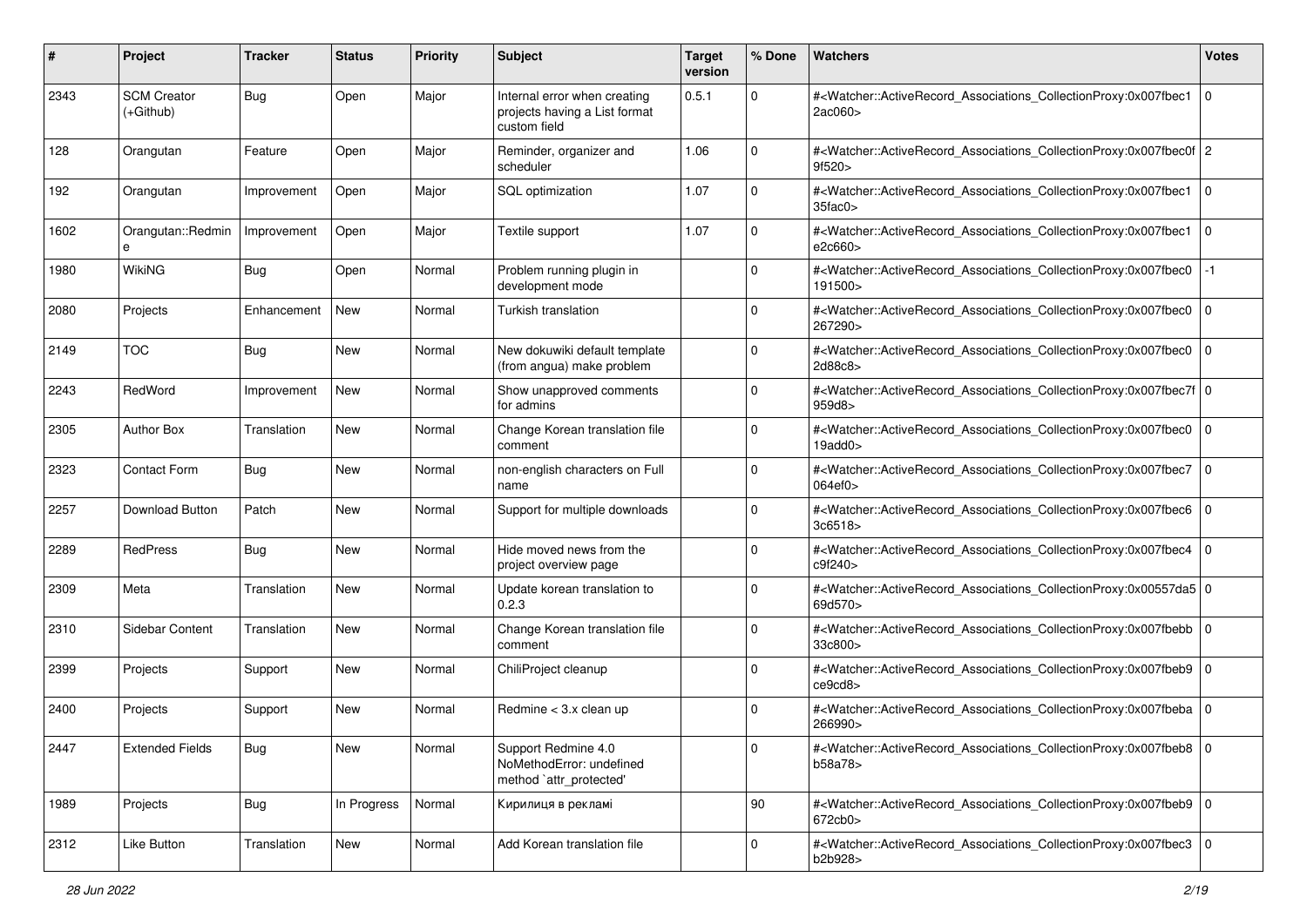| #    | Project                           | <b>Tracker</b> | <b>Status</b> | <b>Priority</b> | <b>Subject</b>                                                                              | <b>Target</b><br>version | % Done      | Watchers                                                                                                                                                 | <b>Votes</b> |
|------|-----------------------------------|----------------|---------------|-----------------|---------------------------------------------------------------------------------------------|--------------------------|-------------|----------------------------------------------------------------------------------------------------------------------------------------------------------|--------------|
| 2316 | Hooks Manager                     | Translation    | <b>New</b>    | Normal          | French translation                                                                          |                          | $\mathbf 0$ | # <watcher::activerecord_associations_collectionproxy:0x007fbeba 0<br=""  ="">3327e8&gt;</watcher::activerecord_associations_collectionproxy:0x007fbeba> |              |
| 2317 | Hooks Manager                     | Support        | New           | Normal          | Change Assignee on custom<br>field selection                                                |                          | $\Omega$    | # <watcher::activerecord_associations_collectionproxy:0x007fbeb9 0<br="">2e82e8&gt;</watcher::activerecord_associations_collectionproxy:0x007fbeb9>      |              |
| 2324 | <b>Contact Form</b>               | <b>Bug</b>     | New           | Normal          | Submitter information missing<br>on email.                                                  |                          | 0           | # <watcher::activerecord_associations_collectionproxy:0x007fbeba 0<br=""  ="">ced0d0&gt;</watcher::activerecord_associations_collectionproxy:0x007fbeba> |              |
| 2327 | <b>Project Settings</b>           | Bug            | <b>New</b>    | Normal          | visual styles of sections are not<br>applied                                                |                          | 0           | # <watcher::activerecord_associations_collectionproxy:0x007fbeb9 0<br="">b11398&gt;</watcher::activerecord_associations_collectionproxy:0x007fbeb9>      |              |
| 1783 | Projects                          | <b>Bug</b>     | Open          | Normal          | Weird logouts                                                                               |                          | $\Omega$    | # <watcher::activerecord_associations_collectionproxy:0x007fbeba 0<br=""  ="">5c45b0&gt;</watcher::activerecord_associations_collectionproxy:0x007fbeba> |              |
| 2356 | <b>SCM Creator</b><br>(+Github)   | <b>Bug</b>     | New           | Normal          | Repositories not removed from<br>file system                                                |                          | $\Omega$    | # <watcher::activerecord_associations_collectionproxy:0x007fbeba 0<br=""  ="">3340c0&gt;</watcher::activerecord_associations_collectionproxy:0x007fbeba> |              |
| 2377 | <b>WikiNG</b>                     | Support        | New           | Normal          | Custom macros work, but icon<br>macros do not                                               |                          | $\Omega$    | # <watcher::activerecord_associations_collectionproxy:0x007fbeba 0<br=""  ="">6b3c28&gt;</watcher::activerecord_associations_collectionproxy:0x007fbeba> |              |
| 2389 | <b>SCM Creator</b><br>$(+Github)$ | Feature        | <b>New</b>    | Normal          | Reporter, non members and<br>anonymous have too much<br>access by default                   |                          | $\mathbf 0$ | # <watcher::activerecord_associations_collectionproxy:0x007fbebb 0<br=""  ="">427968&gt;</watcher::activerecord_associations_collectionproxy:0x007fbebb> |              |
| 2416 | Projects                          | Feature        | <b>New</b>    | Normal          | <b>Starred issues</b>                                                                       |                          | $\mathbf 0$ | # <watcher::activerecord_associations_collectionproxy:0x007fbeb9 0<br="">8b7e30&gt;</watcher::activerecord_associations_collectionproxy:0x007fbeb9>      |              |
| 1790 | Projects                          | Feature        | Open          | Normal          | Rotate logs                                                                                 |                          | $\Omega$    | # <watcher::activerecord_associations_collectionproxy:0x007fbeb8 0<br="">b517c8</watcher::activerecord_associations_collectionproxy:0x007fbeb8>          |              |
| 1799 | Projects                          | Bug            | Open          | Normal          | Thumbnail overflows issues on<br>overview page                                              |                          | $\Omega$    | # <watcher::activerecord_associations_collectionproxy:0x007fbeb9 0<br=""  ="">877178&gt;</watcher::activerecord_associations_collectionproxy:0x007fbeb9> |              |
| 2420 | <b>SCM Creator</b><br>(+Github)   | <b>Bug</b>     | New           | Normal          | Creating a Github repository<br>fails                                                       |                          | $\Omega$    | # <watcher::activerecord_associations_collectionproxy:0x007fbeba 0<br=""  ="">389bd8&gt;</watcher::activerecord_associations_collectionproxy:0x007fbeba> |              |
| 2421 | <b>SCM Creator</b><br>(+Github)   | <b>Bug</b>     | New           | Normal          | The access to Git is based on<br>projects identifier.                                       |                          | $\Omega$    | # <watcher::activerecord_associations_collectionproxy:0x007fbeb8 0<br="">cc7940&gt;</watcher::activerecord_associations_collectionproxy:0x007fbeb8>      |              |
| 2422 | Subscription                      | <b>Bug</b>     | New           | Normal          | User is not removed from<br>project_subscribers table when<br>user is deleted from Redmine. |                          | $\Omega$    | # <watcher::activerecord_associations_collectionproxy:0x007fbebb 0<br=""  ="">03e018&gt;</watcher::activerecord_associations_collectionproxy:0x007fbebb> |              |
| 1891 | Projects                          | Improvement    | Open          | Normal          | Add BASH & Perl CodeRay<br>scanners                                                         |                          | $\Omega$    | # <watcher::activerecord_associations_collectionproxy:0x007fbec3<br>d08e30&gt;</watcher::activerecord_associations_collectionproxy:0x007fbec3<br>        | 0            |
| 2424 | CD-Index                          | Feature        | New           | Normal          | Option to skip thumbnail(s)                                                                 |                          | $\Omega$    | # <watcher::activerecord_associations_collectionproxy:0x007fbec3<br>a046a8&gt;</watcher::activerecord_associations_collectionproxy:0x007fbec3<br>        | 0            |
| 2425 | CD-Index                          | Feature        | <b>New</b>    | Normal          | Content rating data for images<br>and videos                                                |                          | $\mathbf 0$ | # <watcher::activerecord_associations_collectionproxy:0x007fbeb8 0<br=""  ="">d62738&gt;</watcher::activerecord_associations_collectionproxy:0x007fbeb8> |              |
| 2431 | Projects                          | Improvement    | <b>New</b>    | Normal          | Fix location of known_hosts for<br>www-data                                                 |                          | $\mathbf 0$ | # <watcher::activerecord_associations_collectionproxy:0x007fbec3 0<br="">d8ff98</watcher::activerecord_associations_collectionproxy:0x007fbec3>          |              |
| 2108 | Projects                          | <b>Bug</b>     | Open          | Normal          | Weird export "button"                                                                       |                          | $\Omega$    | # <watcher::activerecord 0<br="" associations="" collectionproxy:0x007fbeba="">b7eb40&gt;</watcher::activerecord>                                        |              |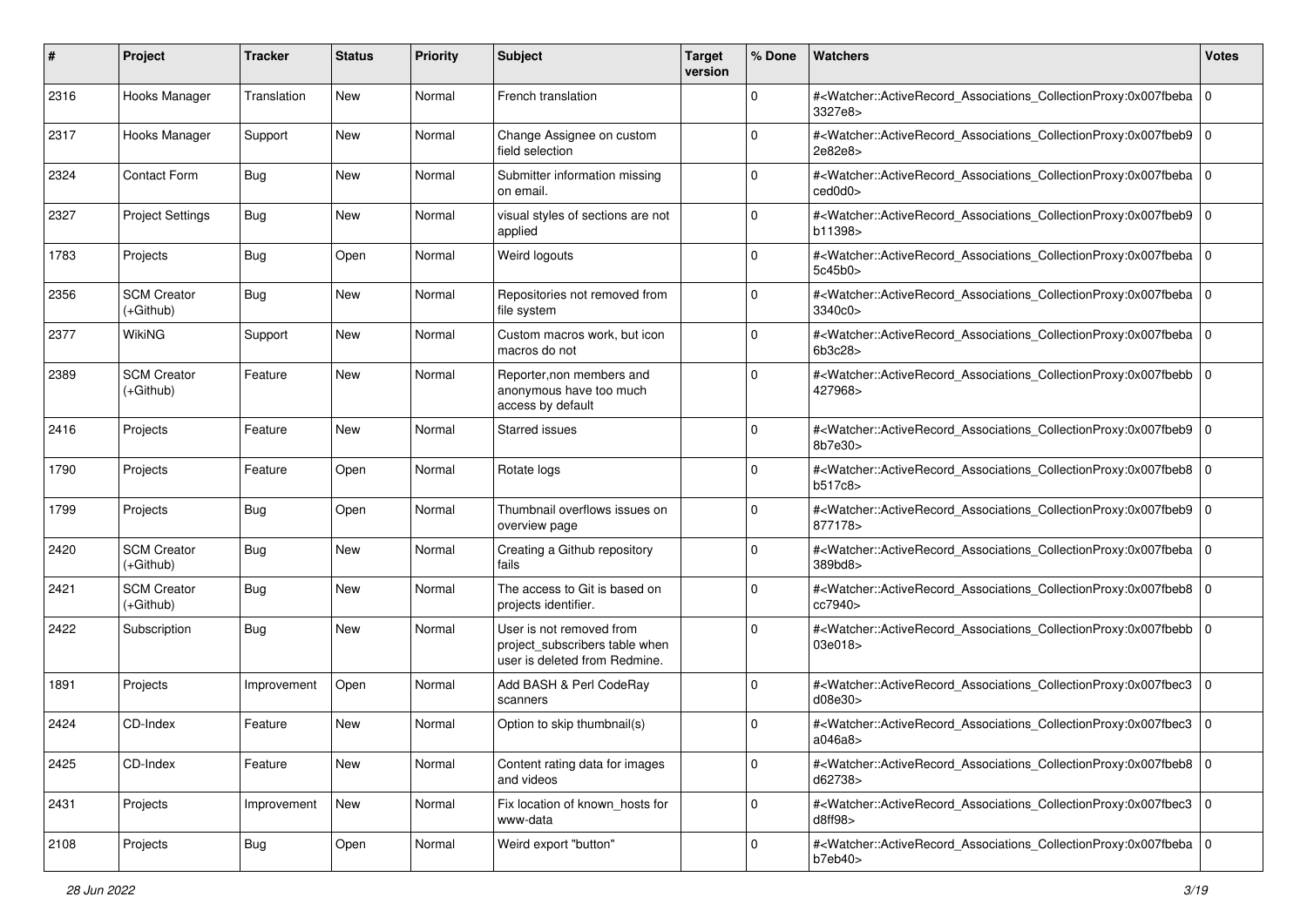| #    | Project                         | <b>Tracker</b> | <b>Status</b>         | <b>Priority</b> | <b>Subject</b>                                          | <b>Target</b><br>version | % Done      | <b>Watchers</b>                                                                                                                                           | <b>Votes</b> |
|------|---------------------------------|----------------|-----------------------|-----------------|---------------------------------------------------------|--------------------------|-------------|-----------------------------------------------------------------------------------------------------------------------------------------------------------|--------------|
| 2446 | <b>SCM Creator</b><br>(+Github) | Patch          | <b>New</b>            | Normal          | Supports redmine 3.4                                    |                          | $\Omega$    | # <watcher::activerecord associations="" collectionproxy:0x007fbeb9<br="">9fd4c0</watcher::activerecord>                                                  | $\mathbf 0$  |
| 936  | Orangutan                       | Improvement    | In Progress           | Normal          | Documentation                                           |                          | 30          | # <watcher::activerecord_associations_collectionproxy:0x007fbebb 0<br=""  ="">189bc0&gt;</watcher::activerecord_associations_collectionproxy:0x007fbebb>  |              |
| 2321 | <b>RedPress</b>                 | Bug            | Open                  | Normal          | Users are still able to register in<br><b>WordPress</b> |                          | $\Omega$    | # <watcher::activerecord_associations_collectionproxy:0x007fbeb8 0<br="">bdafc8</watcher::activerecord_associations_collectionproxy:0x007fbeb8>           |              |
| 1716 | Projects                        | Feature        | In Progress           | Normal          | Orangutan video/chat demo                               |                          | 10          | # <watcher::activerecord 0<br="" associations="" collectionproxy:0x007fbebb=""  ="">1739b0&gt;</watcher::activerecord>                                    |              |
| 2273 | Hooks Manager                   | Support        | In Progress           | Normal          | Hook is invalid                                         |                          | $\Omega$    | # <watcher::activerecord_associations_collectionproxy:0x007fbeba 0<br="">1e6858&gt;</watcher::activerecord_associations_collectionproxy:0x007fbeba>       |              |
| 2285 | WordMine                        | Support        | In Progress           | Normal          | Can't get this to work                                  |                          | $\Omega$    | # <watcher::activerecord associations="" collectionproxy:0x007fbec3<br="">e12998&gt;</watcher::activerecord>                                              | $\Omega$     |
| 2298 | RedWord                         | Support        | In Progress           | Normal          | Theme review by WordPress<br>reviewers                  |                          | 10          | # <watcher::activerecord_associations_collectionproxy:0x007fbeba 0<br=""  ="">13ae40&gt;</watcher::activerecord_associations_collectionproxy:0x007fbeba>  |              |
| 1828 | <b>Contact Form</b>             | Support        | Deferred              | Normal          | Incorrect from/reply to address<br>used in sent email   |                          | 40          | # <watcher::activerecord associations="" collectionproxy:0x007fbeb9=""  <br="">75e5c0&gt;</watcher::activerecord>                                         | $\mathbf 0$  |
| 1878 | <b>SCM Creator</b><br>(+Github) | Support        | Deferred              | Normal          | Don't create bare GIt repository                        |                          | $\Omega$    | # <watcher::activerecord_associations_collectionproxy:0x007fbec3  <br="">90d538&gt;</watcher::activerecord_associations_collectionproxy:0x007fbec3>       | $\mathbf 0$  |
| 1943 | <b>Author Box</b>               | Feature        | Deferred              | Normal          | Author box layout change plan                           |                          | $\Omega$    | # <watcher::activerecord_associations_collectionproxy:0x007fbeb9  <br="">cd3460&gt;</watcher::activerecord_associations_collectionproxy:0x007fbeb9>       | $\Omega$     |
| 1985 | <b>Project Alias</b>            | Patch          | Deferred              | Normal          | Redmine.pm for Git supporting<br>project-aliases        |                          | $\Omega$    | # <watcher::activerecord associations="" collectionproxy:0x007fbec3<br="">7f6780&gt;</watcher::activerecord>                                              | $\mathbf 0$  |
| 2151 | Red-Andy                        | Bug            | Deferred              | Normal          | Conflict with sidebar_hide plugin                       |                          | 30          | # <watcher::activerecord_associations_collectionproxy:0x007fbeb9f 0<br=""  ="">725b8&gt;</watcher::activerecord_associations_collectionproxy:0x007fbeb9f> |              |
| 2278 | <b>SCM Creator</b><br>(+Github) | Patch          | Deferred              | Normal          | Disable "Save repository" button<br>on new repositories |                          | $\Omega$    | # <watcher::activerecord associations="" collectionproxy:0x007fbec3<br="">a79020&gt;</watcher::activerecord>                                              | $\mathbf 0$  |
| 2322 | WikiNG                          | Bug            | Deferred              | Normal          | Viewing user pages does not<br>work after rename        |                          | $\mathbf 0$ | # <watcher::activerecord_associations_collectionproxy:0x007fbeba 0<br=""  ="">2c2790&gt;</watcher::activerecord_associations_collectionproxy:0x007fbeba>  |              |
| 2024 | OpenID Fix                      | Patch          | Under<br>Verification | Normal          | Associate existing accounts by<br>email                 |                          | $\Omega$    | # <watcher::activerecord_associations_collectionproxy:0x007fbec3  <br="">673458&gt;</watcher::activerecord_associations_collectionproxy:0x007fbec3>       | $\mathbf 0$  |
| 1298 | Orangutan                       | Improvement    | Open                  | Normal          | Context help for some<br>Orangutan messages             |                          | $\Omega$    | # <watcher::activerecord 0<br="" associations="" collectionproxy:0x007fbeba=""  ="">80f4f0&gt;</watcher::activerecord>                                    |              |
| 1466 | Orangutan::Redmin<br>e          | Improvement    | Open                  | Normal          | Hyperlinks in notifications                             |                          | $\Omega$    | # <watcher::activerecord_associations_collectionproxy:0x007fbec3<br>7cfbf8&gt;</watcher::activerecord_associations_collectionproxy:0x007fbec3<br>         | $\mathbf 0$  |
| 1624 | Orangutan                       | Enhancement    | Open                  | Normal          | ChiliProject support                                    |                          | $\Omega$    | # <watcher::activerecord associations="" collectionproxy:0x007fbeb9=""  <br="">e8eac0&gt;</watcher::activerecord>                                         | $\mathbf{0}$ |
| 1680 | Orangutan::Redmin<br>e          | Bug            | Open                  | Normal          | Cancelling Comment context                              |                          | $\Omega$    | # <watcher::activerecord associations="" collectionproxy:0x007fbec3<br="">db63f0</watcher::activerecord>                                                  | $\mathbf 0$  |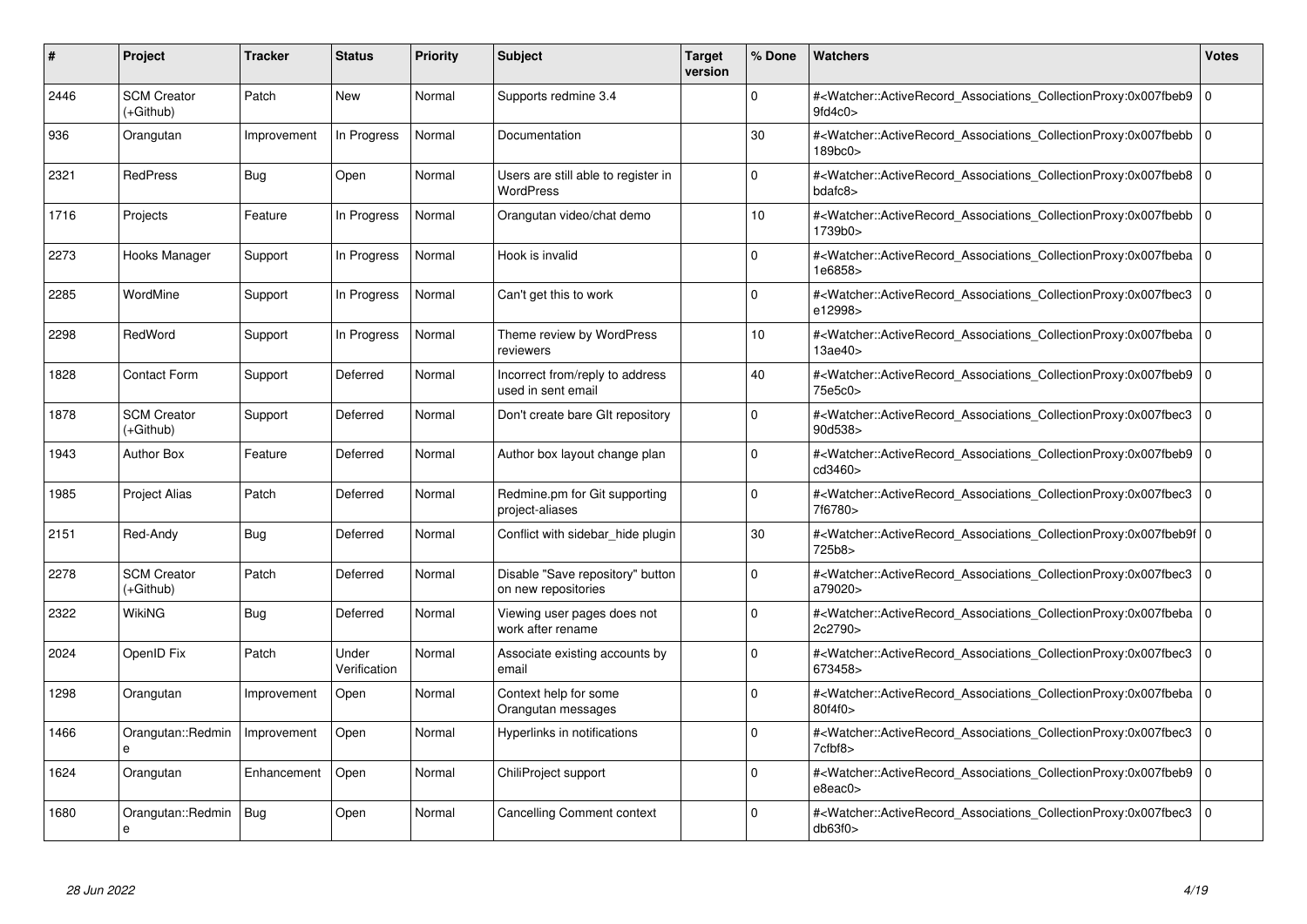| #    | Project                         | <b>Tracker</b> | <b>Status</b> | <b>Priority</b> | <b>Subject</b>                                          | <b>Target</b><br>version | % Done      | <b>Watchers</b>                                                                                                                                            | <b>Votes</b> |
|------|---------------------------------|----------------|---------------|-----------------|---------------------------------------------------------|--------------------------|-------------|------------------------------------------------------------------------------------------------------------------------------------------------------------|--------------|
| 1687 | Meta                            | Feature        | Open          | Normal          | Global Meta tags, Meta tags per<br>project and per page |                          | $\Omega$    | # <watcher::activerecord associations="" collectionproxy:0x007fbeba<br="">5205c8&gt;</watcher::activerecord>                                               | $\mathbf 0$  |
| 1723 | CD-Index                        | Feature        | Open          | Normal          | PHP module                                              |                          | $\Omega$    | # <watcher::activerecord_associations_collectionproxy:0x007fbec3 0<br=""  ="">bfbb78</watcher::activerecord_associations_collectionproxy:0x007fbec3>       |              |
| 1733 | CD-Index                        | Feature        | Open          | Normal          | Put more info about the media<br>into header            |                          | $\Omega$    | # <watcher::activerecord_associations_collectionproxy:0x007fbeb9f 0<br="">8f3c0</watcher::activerecord_associations_collectionproxy:0x007fbeb9f>           |              |
| 1736 | CD-Index                        | Feature        | Open          | Normal          | Command-line options and<br>environmental variables     |                          | $\Omega$    | # <watcher::activerecord 0<br="" associations="" collectionproxy:0x007fbeba=""  ="">3e3890&gt;</watcher::activerecord>                                     |              |
| 1763 | <b>SCM Creator</b><br>(+Github) | Bug            | Open          | Normal          | "Create repository" button<br>hiding is too restrictive |                          | $\Omega$    | # <watcher::activerecord associations="" collectionproxy:0x007fbeb9<br="">e2e918&gt;</watcher::activerecord>                                               | $\mathbf 0$  |
| 1784 | Hooks Manager                   | Feature        | Open          | Normal          | Support per-project Ads                                 |                          | $\Omega$    | # <watcher::activerecord associations="" collectionproxy:0x007fbec3<br="">b237f0&gt;</watcher::activerecord>                                               | $\mathbf 0$  |
| 1796 | Projects                        | Feature        | Open          | Normal          | <b>Translations helper</b>                              |                          | $\Omega$    | # <watcher::activerecord_associations_collectionproxy:0x007fbec3  <br="">7<sub>bef10</sub></watcher::activerecord_associations_collectionproxy:0x007fbec3> | $\Omega$     |
| 1829 | Projects                        | Feature        | Open          | Normal          | A project generator from<br>templates                   |                          | $\Omega$    | # <watcher::activerecord 0<br="" associations="" collectionproxy:0x007fbeba=""  ="">50c2d0&gt;</watcher::activerecord>                                     |              |
| 1853 | Projects                        | Support        | Open          | Normal          | Customizer                                              |                          | $\Omega$    | # <watcher::activerecord_associations_collectionproxy:0x007fbeb9f 0<br=""  ="">890b0&gt;</watcher::activerecord_associations_collectionproxy:0x007fbeb9f>  |              |
| 1858 | <b>SCM Creator</b><br>(+Github) | Feature        | Open          | Normal          | New Wiki/Textile macro                                  |                          | $\Omega$    | # <watcher::activerecord_associations_collectionproxy:0x007fbeb8 0<br=""  ="">8dbd90&gt;</watcher::activerecord_associations_collectionproxy:0x007fbeb8>   |              |
| 1888 | Orangutan::Redmin<br>e          | Feature        | Open          | Normal          | Reuse past tasks                                        |                          | $\Omega$    | # <watcher::activerecord 0<br="" associations="" collectionproxy:0x007fbeb8=""  ="">e64258&gt;</watcher::activerecord>                                     |              |
| 1905 | Orangutan                       | Feature        | Open          | Normal          | <b>SCM</b> monkey                                       |                          | $\Omega$    | # <watcher::activerecord associations="" collectionproxy:0x007fbec3=""  <br="">ce6c18</watcher::activerecord>                                              | $\Omega$     |
| 1947 | <b>Extended Fields</b>          | Feature        | Open          | Normal          | Visible for admins only                                 |                          | $\Omega$    | # <watcher::activerecord associations="" collectionproxy:0x007fbec7<br="">792150&gt;</watcher::activerecord>                                               | $\mathbf 0$  |
| 1969 | Projects                        | Improvement    | Open          | Normal          | Vote plugin                                             |                          | $\mathbf 0$ | # <watcher::activerecord_associations_collectionproxy:0x007fbec3<br>beb430&gt;</watcher::activerecord_associations_collectionproxy:0x007fbec3<br>          | $\mathbf 0$  |
| 1993 | Advertising                     | Feature        | Open          | Normal          | Which types of user                                     |                          | $\Omega$    | # <watcher::activerecord_associations_collectionproxy:0x007fbeba 0<br=""  ="">0abc40&gt;</watcher::activerecord_associations_collectionproxy:0x007fbeba>   |              |
| 1995 | <b>Extended Fields</b>          | Feature        | Open          | Normal          | Checklist                                               |                          | $\Omega$    | # <watcher::activerecord 0<br="" associations="" collectionproxy:0x007fbeba=""  ="">464fa8&gt;</watcher::activerecord>                                     |              |
| 2019 | <b>Extended Fields</b>          | Feature        | Open          | Normal          | Custom field type web service                           |                          | $\Omega$    | # <watcher::activerecord_associations_collectionproxy:0x007fbec3  <br="">814e10&gt;</watcher::activerecord_associations_collectionproxy:0x007fbec3>        | $\Omega$     |
| 2026 | <b>Extended Fields</b>          | Feature        | Open          | Normal          | Sizing defaults for custom fields                       |                          | $\Omega$    | # <watcher::activerecord 0<br="" associations="" collectionproxy:0x007fbebaf=""  ="">9a940&gt;</watcher::activerecord>                                     |              |
| 2054 | Like Button                     | Feature        | Open          | Normal          | Add URL setting                                         |                          | $\Omega$    | # <watcher::activerecord_associations_collectionproxy:0x007fbeb9 0<br="">723d80&gt;</watcher::activerecord_associations_collectionproxy:0x007fbeb9>        |              |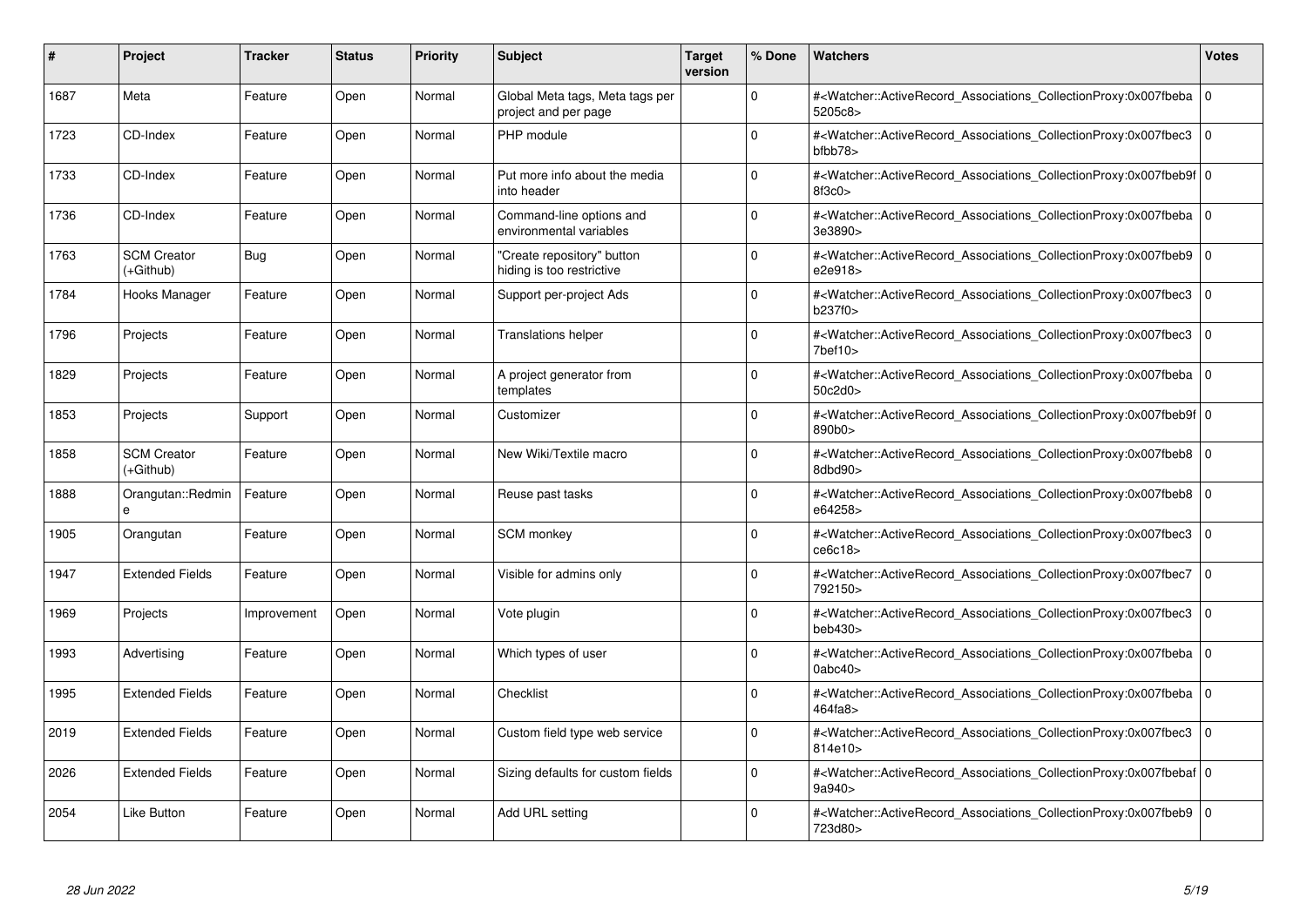| #    | Project                         | <b>Tracker</b> | <b>Status</b> | <b>Priority</b> | <b>Subject</b>                                                                                                           | <b>Target</b><br>version | % Done      | <b>Watchers</b>                                                                                                                                           | <b>Votes</b> |
|------|---------------------------------|----------------|---------------|-----------------|--------------------------------------------------------------------------------------------------------------------------|--------------------------|-------------|-----------------------------------------------------------------------------------------------------------------------------------------------------------|--------------|
| 2085 | WikiNG                          | Feature        | Open          | Normal          | Twitter status                                                                                                           |                          | 0           | # <watcher::activerecord_associations_collectionproxy:0x007fbeba  <br="">effb70</watcher::activerecord_associations_collectionproxy:0x007fbeba>           | l O          |
| 2105 | <b>SCM Creator</b><br>(+Github) | Feature        | Open          | Normal          | Integrate with existing scm<br>system                                                                                    |                          | $\Omega$    | # <watcher::activerecord_associations_collectionproxy:0x007fbeba 0<br=""  ="">b19218&gt;</watcher::activerecord_associations_collectionproxy:0x007fbeba>  |              |
| 2107 | <b>Extended Fields</b>          | Support        | Open          | Normal          | WiKi formatting support to<br>custom field                                                                               |                          | 0           | # <watcher::activerecord_associations_collectionproxy:0x007fbebb 0<br=""  ="">05e7c8&gt;</watcher::activerecord_associations_collectionproxy:0x007fbebb>  |              |
| 2111 | <b>SCM Creator</b><br>(+Github) | Support        | Open          | Normal          | "Adding local repositories was<br>denied by the administrator"<br>message given when creating<br>SVN or Git repositories |                          | $\Omega$    | # <watcher::activerecord associations="" collectionproxy:0x007fbeb9<br="">b53950&gt;</watcher::activerecord>                                              | l O          |
| 2114 | <b>Extended Fields</b>          | Feature        | Open          | Normal          | LDAP attributes for user custom<br>fields                                                                                |                          | 0           | # <watcher::activerecord_associations_collectionproxy:0x007fbeba 0<br=""  ="">949dc0&gt;</watcher::activerecord_associations_collectionproxy:0x007fbeba>  |              |
| 2117 | <b>Extended Fields</b>          | Feature        | Open          | Normal          | User list filter                                                                                                         |                          | 0           | # <watcher::activerecord_associations_collectionproxy:0x007fbeba<br>3aa090&gt;</watcher::activerecord_associations_collectionproxy:0x007fbeba<br>         | l O          |
| 2132 | Download Button                 | Feature        | Open          | Normal          | Per version button                                                                                                       |                          | 0           | # <watcher::activerecord_associations_collectionproxy:0x007fbec3<br>9c1178&gt;</watcher::activerecord_associations_collectionproxy:0x007fbec3<br>         | $\mathbf 0$  |
| 2145 | Meta                            | Feature        | Open          | Normal          | Support Facebook publishing<br>through Graph API                                                                         |                          | $\Omega$    | # <watcher::activerecord_associations_collectionproxy:0x007fbec1<br>ad1e20</watcher::activerecord_associations_collectionproxy:0x007fbec1<br>             | $\mathbf 0$  |
| 2148 | Meta                            | Feature        | Open          | Normal          | Cache meta tags                                                                                                          |                          | 0           | # <watcher::activerecord_associations_collectionproxy:0x007fbec1<br>321630&gt;</watcher::activerecord_associations_collectionproxy:0x007fbec1<br>         | $\mathbf 0$  |
| 2157 | Projects                        | Feature        | Open          | Normal          | Short activity messages                                                                                                  |                          | 0           | # <watcher::activerecord_associations_collectionproxy:0x007fbec0<br>2d6938&gt;</watcher::activerecord_associations_collectionproxy:0x007fbec0<br>         | $\mathbf 0$  |
| 2196 | <b>Extended Fields</b>          | Support        | Open          | Normal          | Default values for "Wiki text"<br>custom fields not being applied                                                        |                          | $\Omega$    | # <watcher::activerecord_associations_collectionproxy:0x007fbec0<br>351890&gt;</watcher::activerecord_associations_collectionproxy:0x007fbec0<br>         | $\mathbf 0$  |
| 2210 | Hooks Manager                   | Feature        | Open          | Normal          | Sidebar access from other<br>hooks                                                                                       |                          | $\Omega$    | # <watcher::activerecord_associations_collectionproxy:0x007fbec0<br>13e620&gt;</watcher::activerecord_associations_collectionproxy:0x007fbec0<br>         | $\mathbf 0$  |
| 2219 | <b>Project Sections</b>         | Feature        | Open          | Normal          | Wiki rule for section                                                                                                    |                          | 0           | # <watcher::activerecord_associations_collectionproxy:0x007fbec0<br>2729b0&gt;</watcher::activerecord_associations_collectionproxy:0x007fbec0<br>         | $\mathbf 0$  |
| 2223 | <b>Extended Fields</b>          | Feature        | Open          | Normal          | Linked list custom field                                                                                                 |                          | $\Omega$    | # <watcher::activerecord_associations_collectionproxy:0x007fbec1f 0<br=""  ="">34760&gt;</watcher::activerecord_associations_collectionproxy:0x007fbec1f> |              |
| 2237 | <b>Contact Form</b>             | <b>Bug</b>     | Open          | Normal          | Spam protection (looks like<br>0.1.0 is spam prone)                                                                      |                          | $\Omega$    | # <watcher::activerecord_associations_collectionproxy:0x007fbec7f 0<br="">be9a0&gt;</watcher::activerecord_associations_collectionproxy:0x007fbec7f>      |              |
| 2245 | RedWord                         | Improvement    | Open          | Normal          | Hellip in project titles                                                                                                 |                          | 0           | # <watcher::activerecord_associations_collectionproxy:0x007fbec1 0<br=""  ="">4180c0&gt;</watcher::activerecord_associations_collectionproxy:0x007fbec1>  |              |
| 2246 | RedPress                        | Feature        | Open          | Normal          | Wiki syntax for blog posts                                                                                               |                          | 0           | # <watcher::activerecord 0<br="" associations="" collectionproxy:0x007fbec1f="">49278&gt;</watcher::activerecord>                                         |              |
| 2247 | <b>RedPress</b>                 | Improvement    | Open          | Normal          | Redirect back after logout                                                                                               |                          | $\mathbf 0$ | # <watcher::activerecord_associations_collectionproxy:0x007fbec7f 0<br="">77988&gt;</watcher::activerecord_associations_collectionproxy:0x007fbec7f>      |              |
| 2248 | RedPress                        | Feature        | Open          | Normal          | Latest blog posts in Redmine                                                                                             |                          | 0           | # <watcher::activerecord 0<br="" associations="" collectionproxy:0x007fbec0="">2ec4b8&gt;</watcher::activerecord>                                         |              |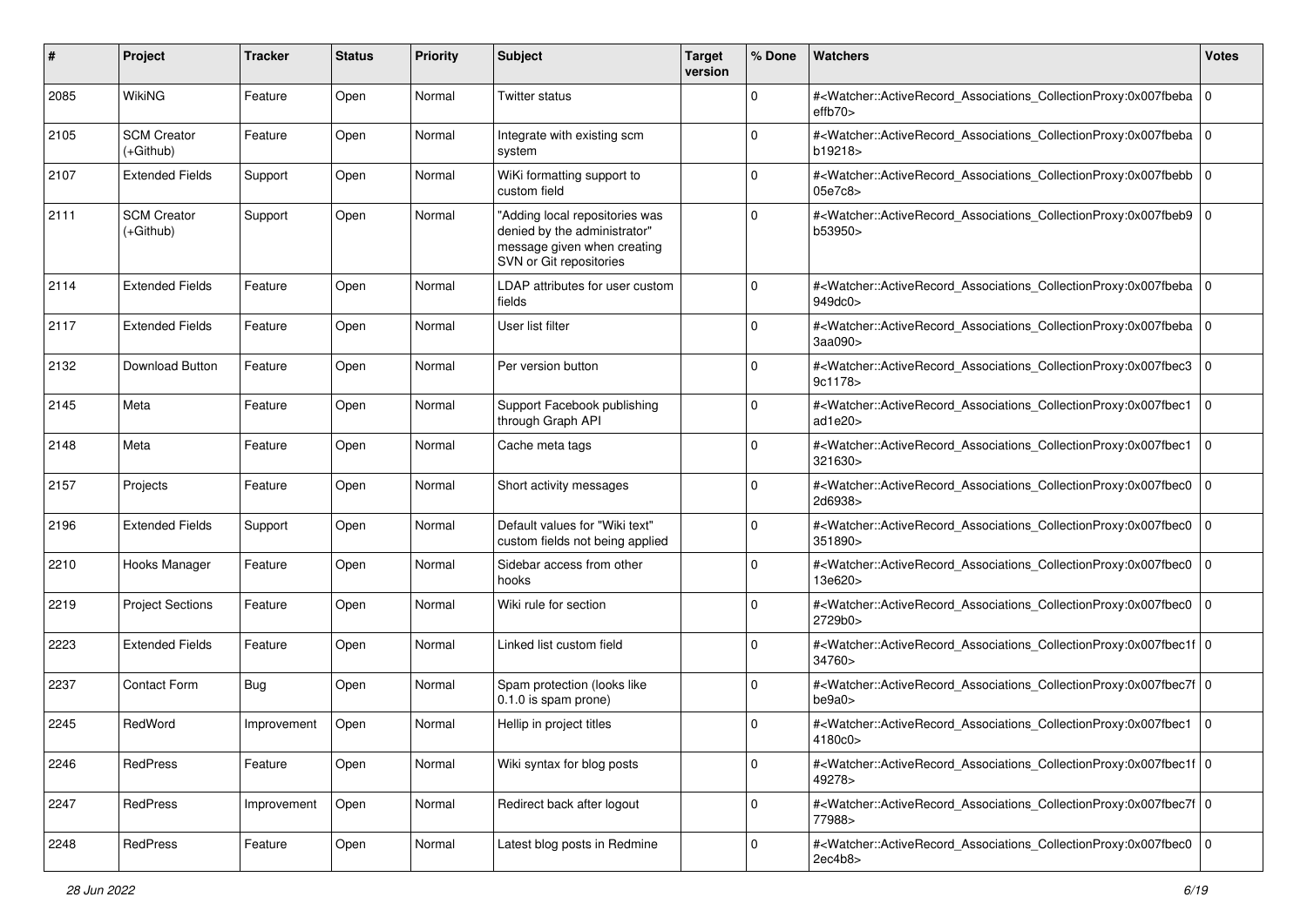| #        | Project                         | Tracker     | <b>Status</b> | <b>Priority</b> | <b>Subject</b>                                                       | <b>Target</b><br>version | % Done   | <b>Watchers</b>                                                                                                                                          | <b>Votes</b> |
|----------|---------------------------------|-------------|---------------|-----------------|----------------------------------------------------------------------|--------------------------|----------|----------------------------------------------------------------------------------------------------------------------------------------------------------|--------------|
| 2250     | WikiNG                          | Support     | Open          | Normal          | Textilizable fix in Redmine                                          |                          | $\Omega$ | # <watcher::activerecord_associations_collectionproxy:0x007fbec1<br>8bb050&gt;</watcher::activerecord_associations_collectionproxy:0x007fbec1<br>        | $\Omega$     |
| 2271     | Meta                            | Feature     | Open          | Normal          | Default image for<br>OpenGraph/Twitter Cards                         |                          | $\Omega$ | # <watcher::activerecord_associations_collectionproxy:0x007fbec0 0<br="">df1b10&gt;</watcher::activerecord_associations_collectionproxy:0x007fbec0>      |              |
| 2291     | <b>SCM Creator</b><br>(+Github) | Feature     | Open          | Normal          | Creator interface needs to be<br>simplified                          |                          | $\Omega$ | # <watcher::activerecord associations="" collectionproxy:0x007fbec1<br="">9976b8&gt;</watcher::activerecord>                                             | $\mathbf{0}$ |
| 2303     | Meta                            | Feature     | Open          | Normal          | Improve internal API                                                 |                          | $\Omega$ | # <watcher::activerecord_associations_collectionproxy:0x007fbec0 0<br=""  ="">279df0&gt;</watcher::activerecord_associations_collectionproxy:0x007fbec0> |              |
| 2304     | Meta                            | Support     | Open          | Normal          | Ask Redmine guys to add hooks<br>to the core                         |                          | $\Omega$ | # <watcher::activerecord associations="" collectionproxy:0x007fbec0<br="">8ae108&gt;</watcher::activerecord>                                             | $\mathbf 0$  |
| 2313     | Download Button                 | Bug         | Open          | Normal          | Emails include the Download<br>"button" with relative link           |                          | $\Omega$ | # <watcher::activerecord associations="" collectionproxy:0x007fbec1<br="">79bad0&gt;</watcher::activerecord>                                             | $\mathbf 0$  |
| 2344     | <b>Extended Fields</b>          | Support     | Open          | Normal          | Installation failure: uninitialized<br>constant ExtendedFieldsHelper |                          | 10       | # <watcher::activerecord_associations_collectionproxy:0x007fbec6<br>d8d768&gt;</watcher::activerecord_associations_collectionproxy:0x007fbec6<br>        | $\mathbf 0$  |
| 2369     | Meta                            | Feature     | Open          | Normal          | Rich snippets for software apps                                      |                          | $\Omega$ | # <watcher::activerecord_associations_collectionproxy:0x007fbec5  <br="">50a088&gt;</watcher::activerecord_associations_collectionproxy:0x007fbec5>      | $\Omega$     |
| 2370     | Meta                            | Feature     | Open          | Normal          | Rich snippets for news                                               |                          | $\Omega$ | # <watcher::activerecord 0<br="" associations="" collectionproxy:0x00557da8=""  ="">d466f8&gt;</watcher::activerecord>                                   |              |
| 2371     | Meta                            | Feature     | Open          | Normal          | Rich snippets for Wiki                                               |                          | $\Omega$ | # <watcher::activerecord 0<br="" associations="" collectionproxy:0x00557da3=""  ="">3ff608&gt;</watcher::activerecord>                                   |              |
| 2372     | Meta                            | Feature     | Open          | Normal          | Microdata for breadcrumbs                                            |                          | $\Omega$ | # <watcher::activerecord_associations_collectionproxy:0x007fbeba 0<br=""  ="">4c3850&gt;</watcher::activerecord_associations_collectionproxy:0x007fbeba> |              |
| 2373     | Red-Andy                        | Feature     | Open          | Normal          | Replacement for Georgia?                                             |                          | $\Omega$ | # <watcher::activerecord_associations_collectionproxy:0x007fbeb8 0<br=""  ="">25cff0</watcher::activerecord_associations_collectionproxy:0x007fbeb8>     |              |
| 2374     | <b>Extended Fields</b>          | Feature     | Open          | Normal          | Project Selection from a specific<br>branch of the project tree      |                          | $\Omega$ | # <watcher::activerecord associations="" collectionproxy:0x007fbec3<br="">a95ea0&gt;</watcher::activerecord>                                             | $\mathbf 0$  |
| 2383     | <b>Extended Fields</b>          | Feature     | Open          | Normal          | Multiselect for Project fields                                       |                          | $\Omega$ | # <watcher::activerecord_associations_collectionproxy:0x007fbeb9<br>b4a058&gt;</watcher::activerecord_associations_collectionproxy:0x007fbeb9<br>        | $\mathbf 0$  |
| 2401     | <b>Project Sections</b>         | Improvement | Open          | Normal          | Section support for Extended<br>Fields                               |                          | $\Omega$ | # <watcher::activerecord associations="" collectionproxy:0x007fbec3<br="">b924c0&gt;</watcher::activerecord>                                             | $\mathbf 0$  |
| 2430     | CD-Index                        | Feature     | Open          | Normal          | (Non-)interactive mode for<br>cdindex                                |                          | $\Omega$ | # <watcher::activerecord associations="" collectionproxy:0x007fbec3<br="">d16e68</watcher::activerecord>                                                 | $\mathbf 0$  |
| ISSUE-15 | <b>ISSUE-id</b>                 | Omission    | Open          | Normal          | Searching #ISSUE-id                                                  |                          | $\Omega$ | # <watcher::activerecord 0<br="" associations="" collectionproxy:0x007fbeb9=""  ="">ef3f38</watcher::activerecord>                                       |              |
| 2435     | WikiNG                          | Support     | Open          | Normal          | Update Red-Andy styles                                               |                          | $\Omega$ | # <watcher::activerecord_associations_collectionproxy:0x007fbec3<br>8e4f70&gt;</watcher::activerecord_associations_collectionproxy:0x007fbec3<br>        | $\mathbf 0$  |
| 2437     | WikiNG                          | Feature     | Open          | Normal          | Ultra-HD-ready graphics                                              |                          | $\Omega$ | # <watcher::activerecord_associations_collectionproxy:0x007fbeba 0<br=""  ="">4e39c0&gt;</watcher::activerecord_associations_collectionproxy:0x007fbeba> |              |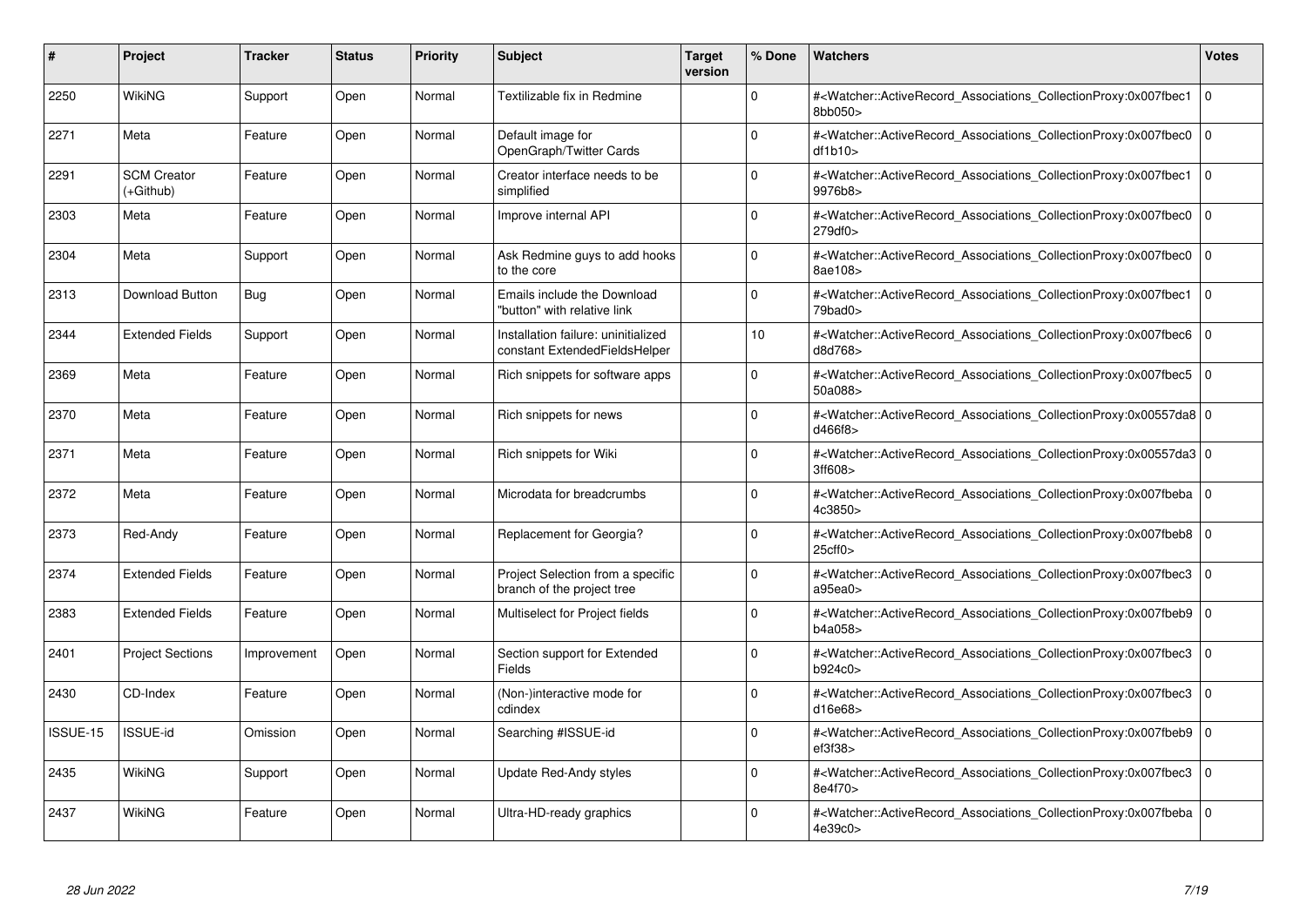| #    | <b>Project</b>         | Tracker     | <b>Status</b> | <b>Priority</b> | <b>Subject</b>                                        | <b>Target</b><br>version | % Done   | <b>Watchers</b>                                                                                                                                                                | <b>Votes</b> |
|------|------------------------|-------------|---------------|-----------------|-------------------------------------------------------|--------------------------|----------|--------------------------------------------------------------------------------------------------------------------------------------------------------------------------------|--------------|
| 1622 | Orangutan::Redmin<br>e | Improvement | Incomplete    | Normal          | Support rest hours column                             |                          | $\Omega$ | # <watcher::activerecord_associations_collectionproxy:0x007fbeba  <br="">2d3e50&gt;</watcher::activerecord_associations_collectionproxy:0x007fbeba>                            | $\mathbf 0$  |
| 1729 | CD-Index               | Bug         | Incomplete    | Normal          | Segfault in libarchive when<br>working with large ISO |                          | $\Omega$ | # <watcher::activerecord associations="" collectionproxy:0x007fbeba<br="">5c56b8&gt;</watcher::activerecord>                                                                   | $\mathbf 0$  |
| 1731 | CD-Index               | Bug         | Incomplete    | Normal          | Libarchive<br>archive read symlink returns<br>garbage |                          | $\Omega$ | # <watcher::activerecord 0<br="" associations="" collectionproxy:0x007fbebaf=""  ="">23d40&gt;</watcher::activerecord>                                                         |              |
| 1735 | <b>TOC</b>             | Bug         | Incomplete    | Normal          | Broken in new DokuWiki?                               |                          | $\Omega$ | # <watcher::activerecord_associations_collectionproxy:0x007fbeb9 0<br=""  =""><math>0</math>cee<math>58</math></watcher::activerecord_associations_collectionproxy:0x007fbeb9> |              |
| 1882 | <b>Extended Fields</b> | Feature     | Incomplete    | Normal          | Wiki toolbar for Wiki text                            |                          | $\Omega$ | # <watcher::activerecord associations="" collectionproxy:0x007fbeb9<br=""><math>04</math>dcb<math>8</math></watcher::activerecord>                                             | $\mathbf 0$  |
| 1884 | <b>Extended Fields</b> | Feature     | Incomplete    | Normal          | Multiselect                                           |                          | $\Omega$ | # <watcher::activerecord_associations_collectionproxy:0x007fbeb8 0<br=""  ="">3cb3c8</watcher::activerecord_associations_collectionproxy:0x007fbeb8>                           |              |
| 1902 | Meta                   | Feature     | Incomplete    | Normal          | Consider clear html and light<br>mode                 |                          | $\Omega$ | # <watcher::activerecord_associations_collectionproxy:0x007fbebb  <br="">4af660&gt;</watcher::activerecord_associations_collectionproxy:0x007fbebb>                            | $\mathbf 0$  |
| 1915 | Red-Andy               | Feature     | Incomplete    | Normal          | TOC items box should move as<br>we click on the item  |                          | $\Omega$ | # <watcher::activerecord_associations_collectionproxy:0x007fbeba 0<br=""  ="">36a8a0</watcher::activerecord_associations_collectionproxy:0x007fbeba>                           |              |
| 1919 | <b>Extended Fields</b> | Feature     | Incomplete    | Normal          | Extend Link extended field                            |                          | $\Omega$ | # <watcher::activerecord_associations_collectionproxy:0x007fbeb8 0<br=""  ="">604400&gt;</watcher::activerecord_associations_collectionproxy:0x007fbeb8>                       |              |
| 1954 | <b>Extended Fields</b> | Feature     | Incomplete    | Normal          | Mailto links                                          |                          | $\Omega$ | # <watcher::activerecord associations="" collectionproxy:0x007fbeba=""  <br="">4f1ef8</watcher::activerecord>                                                                  | $\mathbf 0$  |
| 1955 | <b>Extended Fields</b> | Feature     | Incomplete    | Normal          | FTP link                                              |                          | $\Omega$ | # <watcher::activerecord associations="" collectionproxy:0x007fbeb8<br="">3cda88</watcher::activerecord>                                                                       | $\mathbf 0$  |
| 1957 | Download Button        | Feature     | Incomplete    | Normal          | Plugin configuration                                  |                          | $\Omega$ | # <watcher::activerecord associations="" collectionproxy:0x007fbec3<br="">97a3b8&gt;</watcher::activerecord>                                                                   | $\mathbf 0$  |
| 1987 | Projects               | Feature     | Incomplete    | Normal          | Attachment resize                                     |                          | $\Omega$ | # <watcher::activerecord_associations_collectionproxy:0x007fbeb8  <br="">32c048&gt;</watcher::activerecord_associations_collectionproxy:0x007fbeb8>                            | $\Omega$     |
| 1988 | Orangutan              | Improvement | Incomplete    | Normal          | Multithreading                                        |                          | $\Omega$ | # <watcher::activerecord_associations_collectionproxy:0x007fbeb8 0<br="">758bf8&gt;</watcher::activerecord_associations_collectionproxy:0x007fbeb8>                            |              |
| 1994 | <b>WikiNG</b>          | Enhancement | Incomplete    | Normal          | Inline warnings, tips etc                             |                          | $\Omega$ | # <watcher::activerecord associations="" collectionproxy:0x007fbeba<br="">573f98&gt;</watcher::activerecord>                                                                   | $\mathbf 0$  |
| 2011 | <b>Extended Fields</b> | Feature     | Incomplete    | Normal          | Custom field translations                             |                          | $\Omega$ | # <watcher::activerecord_associations_collectionproxy:0x007fbeba<br>12b030&gt;</watcher::activerecord_associations_collectionproxy:0x007fbeba<br>                              | $\Omega$     |
| 2028 | <b>Extended Fields</b> | Feature     | Incomplete    | Normal          | make fields final option                              |                          | $\Omega$ | # <watcher::activerecord associations="" collectionproxy:0x007fbebb=""  <br="">4a0840&gt;</watcher::activerecord>                                                              | $\mathbf 0$  |
| 2079 | WikiNG                 | Feature     | Incomplete    | Normal          | Message to everyone in a<br>project                   |                          | $\Omega$ | # <watcher::activerecord_associations_collectionproxy:0x007fbeba  <br="">3cdf68&gt;</watcher::activerecord_associations_collectionproxy:0x007fbeba>                            | $\mathbf 0$  |
| 2092 | <b>Extended Fields</b> | Feature     | Incomplete    | Normal          | Users-to-issues custom fields<br>auto-fill            |                          | $\Omega$ | # <watcher::activerecord_associations_collectionproxy:0x007fbec2<br>640540&gt;</watcher::activerecord_associations_collectionproxy:0x007fbec2<br>                              | $\mathbf 0$  |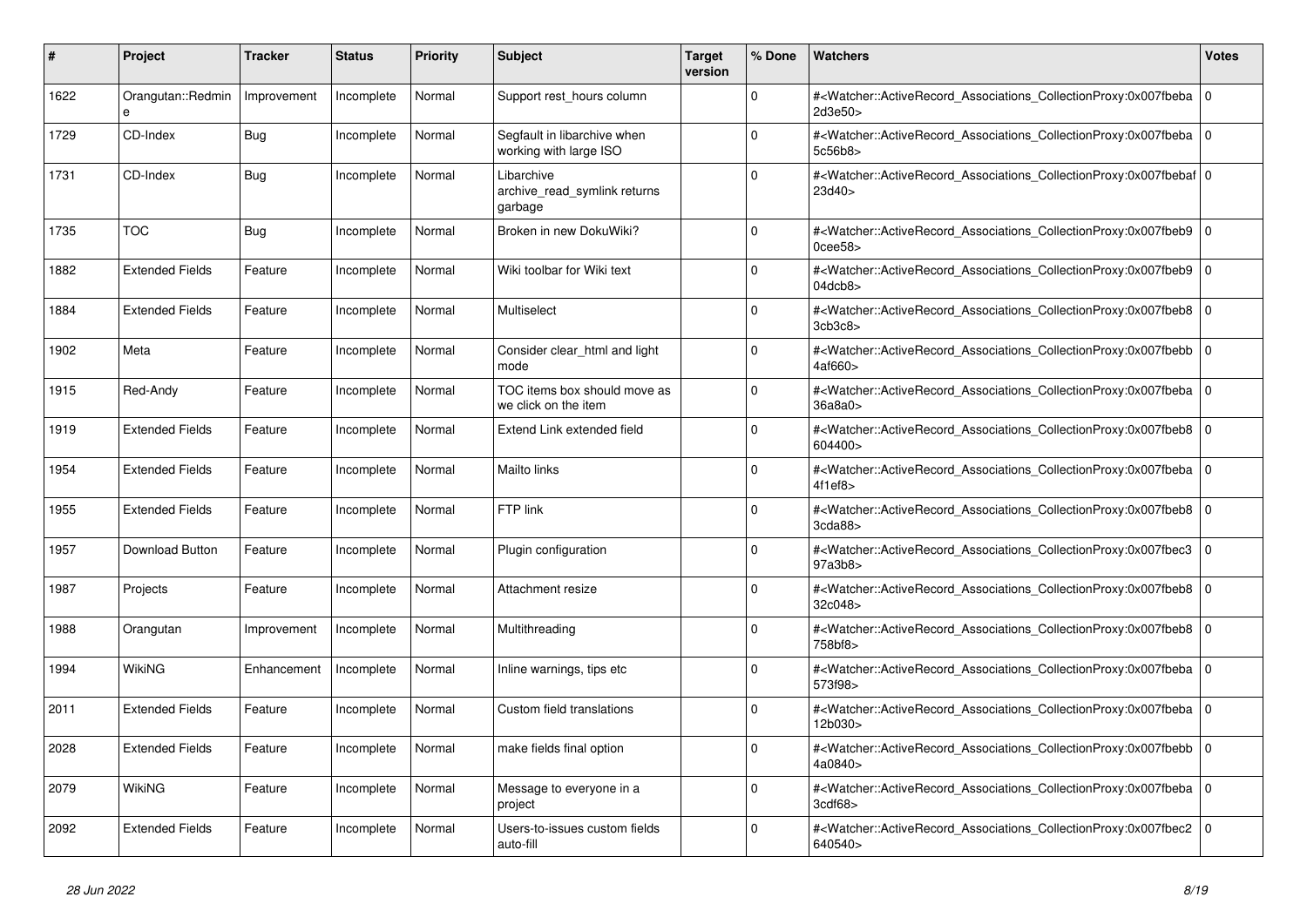| #    | Project                         | Tracker     | <b>Status</b> | <b>Priority</b> | <b>Subject</b>                                                                | <b>Target</b><br>version | % Done      | <b>Watchers</b>                                                                                                                                          | <b>Votes</b>   |
|------|---------------------------------|-------------|---------------|-----------------|-------------------------------------------------------------------------------|--------------------------|-------------|----------------------------------------------------------------------------------------------------------------------------------------------------------|----------------|
| 2093 | <b>Extended Fields</b>          | Feature     | Incomplete    | Normal          | Extended columns using<br>custom queries                                      |                          | $\Omega$    | # <watcher::activerecord associations="" collectionproxy:0x007fbeb9<br="">cdfa8</watcher::activerecord>                                                  | $\mathbf 0$    |
| 2099 | <b>Extended Fields</b>          | Feature     | Incomplete    | Normal          | Create a custom field of type<br>'Category'                                   |                          | $\Omega$    | # <watcher::activerecord 0<br="" associations="" collectionproxy:0x007fbeb9=""  =""><math>c</math>fdee<math>0</math></watcher::activerecord>             |                |
| 2155 | <b>Extended Fields</b>          | Bug         | Incomplete    | Normal          | Wiki text field donot work well<br>when using chinese as custom<br>field name |                          | 50          | # <watcher::activerecord 0<br="" associations="" collectionproxy:0x007fbeba=""  ="">33da08&gt;</watcher::activerecord>                                   |                |
| 2160 | WikiNG                          | Improvement | Incomplete    | Normal          | Rename {{version}} to {{hidden}}                                              |                          | $\mathbf 0$ | # <watcher::activerecord associations="" collectionproxy:0x007fbec3<br="">b55750&gt;</watcher::activerecord>                                             | $\Omega$       |
| 2163 | Meta                            | <b>Bug</b>  | Incomplete    | Normal          | My site's Display lanugage was<br>only English, when I installed<br>plugin    |                          | $\Omega$    | # <watcher::activerecord 0<br="" associations="" collectionproxy:0x007fbeba=""  ="">6adeb8&gt;</watcher::activerecord>                                   |                |
| 2169 | Contact Form                    | Feature     | Incomplete    | Normal          | Option to use own name,<br>reply-to, subject and message<br>fields            |                          | $\Omega$    | # <watcher::activerecord associations="" collectionproxy:0x007fbec3<br=""><math>90</math>fab<math>8</math></watcher::activerecord>                       | $\overline{0}$ |
| 2179 | Projects                        | Feature     | Incomplete    | Normal          | Pingbacks and trackbacks                                                      |                          | $\mathbf 0$ | # <watcher::activerecord associations="" collectionproxy:0x007fbeb9<br="">cd3078&gt;</watcher::activerecord>                                             | $\overline{0}$ |
| 2184 | Role Shift                      | Support     | Incomplete    | Normal          | Issue visibility                                                              |                          | $\Omega$    | # <watcher::activerecord_associations_collectionproxy:0x007fbec3<br>7f7e78&gt;</watcher::activerecord_associations_collectionproxy:0x007fbec3<br>        | l 0            |
| 2209 | Hooks Manager                   | Feature     | Incomplete    | Normal          | A templating language support                                                 |                          | $\Omega$    | # <watcher::activerecord_associations_collectionproxy:0x007fbeb9<br>b47d30&gt;</watcher::activerecord_associations_collectionproxy:0x007fbeb9<br>        | $\Omega$       |
| 2213 | <b>Contact Form</b>             | <b>Bug</b>  | Incomplete    | Normal          | Unable to support Chinesel                                                    |                          | $\Omega$    | # <watcher::activerecord_associations_collectionproxy:0x007fbeb9f 0<br=""  ="">e3ce0</watcher::activerecord_associations_collectionproxy:0x007fbeb9f>    |                |
| 2190 | <b>Role Shift</b>               | Bug         | Incomplete    | Normal          | Unfortunately installation fails                                              |                          | $\Omega$    | # <watcher::activerecord_associations_collectionproxy:0x007fbeb9 0<br=""  ="">6e5f30&gt;</watcher::activerecord_associations_collectionproxy:0x007fbeb9> |                |
| 2214 | <b>Project Sections</b>         | Feature     | Incomplete    | Normal          | Featured and disregarded<br>projects                                          |                          | $\Omega$    | # <watcher::activerecord_associations_collectionproxy:0x007fbeba 0<br=""  ="">aa7320&gt;</watcher::activerecord_associations_collectionproxy:0x007fbeba> |                |
| 2220 | <b>Extended Fields</b>          | Feature     | Incomplete    | Normal          | Project specific custom fields                                                |                          | $\mathbf 0$ | # <watcher::activerecord_associations_collectionproxy:0x007fbeba 0<br=""  ="">d87e28&gt;</watcher::activerecord_associations_collectionproxy:0x007fbeba> |                |
| 2224 | WikiNG                          | Feature     | Incomplete    | Normal          | Option to disable glyphs?                                                     |                          | $\Omega$    | # <watcher::activerecord associations="" collectionproxy:0x007fbeba<br="">116090&gt;</watcher::activerecord>                                             | l 0            |
| 2225 | OpenID Fix                      | Bug         | Incomplete    | Normal          | OpenID::TypeURIMismatch                                                       |                          | $\Omega$    | # <watcher::activerecord associations="" collectionproxy:0x007fbec3<br="">74a098&gt;</watcher::activerecord>                                             | l O            |
| 2236 | <b>Extended Fields</b>          | Bug         | Incomplete    | Normal          | <b>Hint Lost</b>                                                              |                          | $\Omega$    | # <watcher::activerecord_associations_collectionproxy:0x007fbeb9f 0<br=""  ="">ef7c0</watcher::activerecord_associations_collectionproxy:0x007fbeb9f>    |                |
| 2239 | <b>SCM Creator</b><br>(+Github) | Bug         | Incomplete    | Normal          | No default identifer                                                          |                          | $\Omega$    | # <watcher::activerecord_associations_collectionproxy:0x007fbeb9 0<br=""  ="">240098&gt;</watcher::activerecord_associations_collectionproxy:0x007fbeb9> |                |
| 2241 | <b>Extended Fields</b>          | Feature     | Incomplete    | Normal          | Informations I see on Calendar                                                |                          | $\Omega$    | # <watcher::activerecord_associations_collectionproxy:0x007fbeb9 0<br=""  ="">05e9f0&gt;</watcher::activerecord_associations_collectionproxy:0x007fbeb9> |                |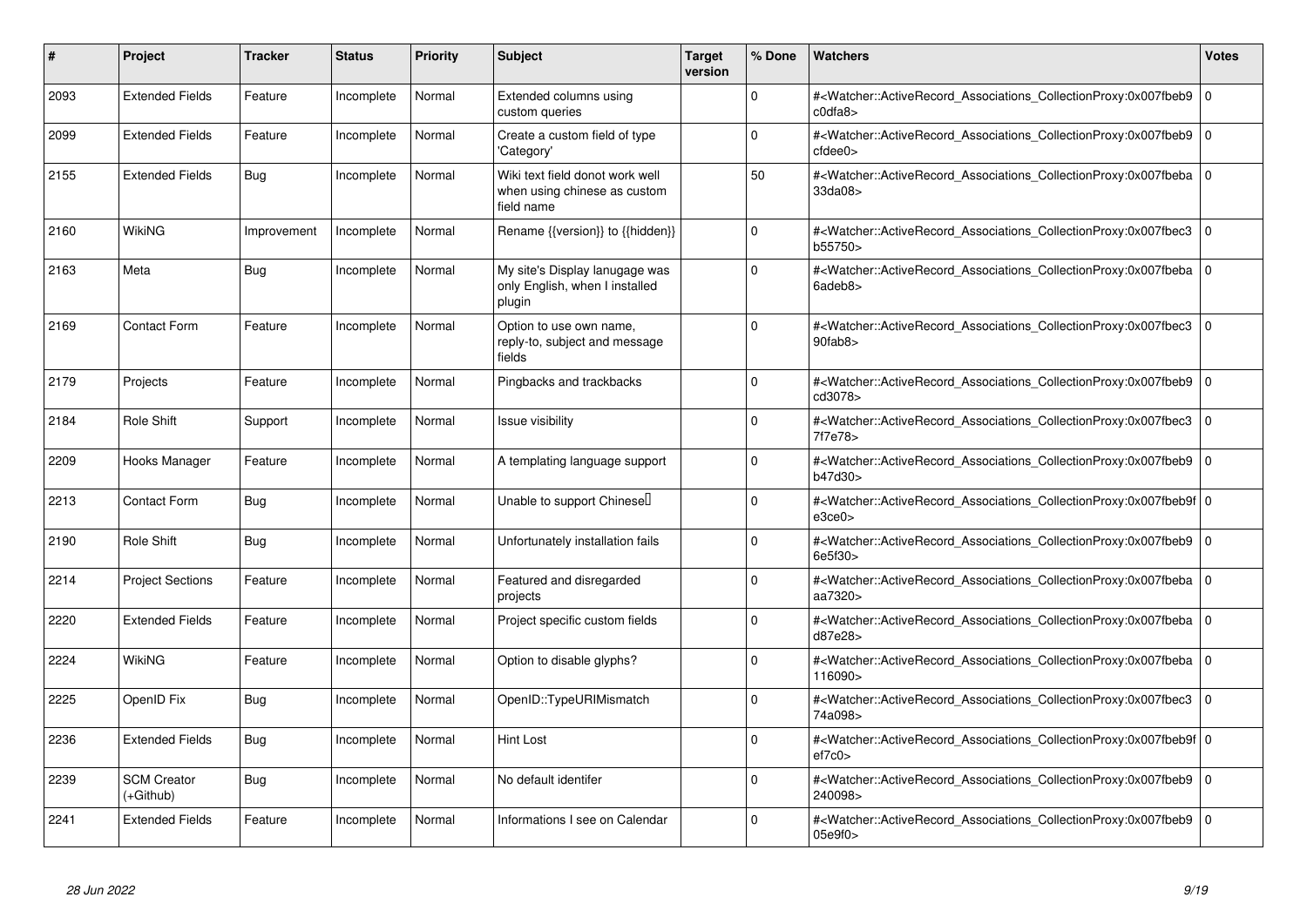| #    | Project                         | Tracker     | <b>Status</b> | <b>Priority</b> | <b>Subject</b>                                               | <b>Target</b><br>version | % Done   | <b>Watchers</b>                                                                                                                                                    | <b>Votes</b> |
|------|---------------------------------|-------------|---------------|-----------------|--------------------------------------------------------------|--------------------------|----------|--------------------------------------------------------------------------------------------------------------------------------------------------------------------|--------------|
| 2244 | WordMine                        | Improvement | Incomplete    | Normal          | Import the project on blog index<br>open                     |                          | $\Omega$ | # <watcher::activerecord 0<br="" associations="" collectionproxy:0x007fbeb8=""  ="">4be5a0&gt;</watcher::activerecord>                                             |              |
| 2259 | <b>Contact Form</b>             | Feature     | Incomplete    | Normal          | Sender name in a message                                     |                          | $\Omega$ | # <watcher::activerecord_associations_collectionproxy:0x007fbeb8f 0<br=""  ="">ad<math>5d8</math></watcher::activerecord_associations_collectionproxy:0x007fbeb8f> |              |
| 2260 | <b>Contact Form</b>             | Bug         | Incomplete    | Normal          | Conflicting with<br>redmine ckeditor plugin using<br>preview |                          | $\Omega$ | # <watcher::activerecord_associations_collectionproxy:0x007fbeb9 0<br=""  ="">71de58&gt;</watcher::activerecord_associations_collectionproxy:0x007fbeb9>           |              |
| 2266 | Hooks Manager                   | Translation | Incomplete    | Normal          | Spanish translation                                          |                          | 20       | # <watcher::activerecord_associations_collectionproxy:0x007fbeba 0<br=""  ="">6b9a38</watcher::activerecord_associations_collectionproxy:0x007fbeba>               |              |
| 2276 | Language Mix                    | Feature     | Incomplete    | Normal          | Group posts / show only the<br>primary article               |                          | $\Omega$ | # <watcher::activerecord associations="" collectionproxy:0x007fbeba<br="">1a6cf8</watcher::activerecord>                                                           | $\mathbf 0$  |
| 2286 | <b>SCM Creator</b><br>(+Github) | Feature     | Incomplete    | Normal          | Add configuration option for<br>default encoding             |                          | $\Omega$ | # <watcher::activerecord_associations_collectionproxy:0x007fbec3 0<br=""  ="">79cac8</watcher::activerecord_associations_collectionproxy:0x007fbec3>               |              |
| 2287 | <b>SCM Creator</b><br>(+Github) | Feature     | Incomplete    | Normal          | Allow to customize naming<br>policy for repositories         |                          | $\Omega$ | # <watcher::activerecord 0<br="" associations="" collectionproxy:0x007fbeba=""  ="">a615f0&gt;</watcher::activerecord>                                             |              |
| 2315 | <b>Project Sections</b>         | Feature     | Incomplete    | Normal          | Allow Projects to Appear in<br><b>Multiple Sections</b>      |                          | $\Omega$ | # <watcher::activerecord 0<br="" associations="" collectionproxy:0x007fbeba=""  ="">43cd28&gt;</watcher::activerecord>                                             |              |
| 2325 | <b>SCM Creator</b><br>(+Github) | Bug         | Incomplete    | Normal          | Cannot add existing github repo                              |                          | $\Omega$ | # <watcher::activerecord_associations_collectionproxy:0x007fbec3  <br="">9c86a8</watcher::activerecord_associations_collectionproxy:0x007fbec3>                    | $\Omega$     |
| 2346 | <b>Project Sections</b>         | <b>Bug</b>  | Incomplete    | Normal          | Project list shifts when there are<br>more text in sidebar   |                          | $\Omega$ | # <watcher::activerecord_associations_collectionproxy:0x007fbeba 0<br=""  ="">746c30&gt;</watcher::activerecord_associations_collectionproxy:0x007fbeba>           |              |
| 2392 | <b>WikiNG</b>                   | Feature     | Incomplete    | Normal          | <b>Hierarcial Numbered headers</b>                           |                          | $\Omega$ | # <watcher::activerecord_associations_collectionproxy:0x007fbeba  <br="">4a3280&gt;</watcher::activerecord_associations_collectionproxy:0x007fbeba>                | $\Omega$     |
| 2404 | <b>RedPress</b>                 | <b>Bug</b>  | Incomplete    | Normal          | Redmine now requires POST<br>for logout                      |                          | $\Omega$ | # <watcher::activerecord 0<br="" associations="" collectionproxy:0x007fbeba=""  ="">5cf780&gt;</watcher::activerecord>                                             |              |
| 2423 | <b>WikiNG</b>                   | Feature     | Incomplete    | Normal          | markdown support?                                            |                          | $\Omega$ | # <watcher::activerecord_associations_collectionproxy:0x007fbeba<br>339b60&gt;</watcher::activerecord_associations_collectionproxy:0x007fbeba<br>                  | $\mathbf 0$  |
| 2426 | CD-Index                        | Feature     | Incomplete    | Normal          | Tool to modify data (cdmodify?)                              |                          | $\Omega$ | # <watcher::activerecord_associations_collectionproxy:0x007fbeb8 0<br="">8a28d8&gt;</watcher::activerecord_associations_collectionproxy:0x007fbeb8>                |              |
| 2427 | CD-Index                        | Feature     | Incomplete    | Normal          | Tags                                                         |                          | $\Omega$ | # <watcher::activerecord_associations_collectionproxy:0x007fbebb 0<br=""  ="">313720&gt;</watcher::activerecord_associations_collectionproxy:0x007fbebb>           |              |
| 2429 | CD-Index                        | Feature     | Incomplete    | Normal          | Flag for broken media                                        |                          | $\Omega$ | # <watcher::activerecord_associations_collectionproxy:0x007fbeb9<br>9b0e90&gt;</watcher::activerecord_associations_collectionproxy:0x007fbeb9<br>                  | $\Omega$     |
| 2436 | WikiNG                          | <b>Bug</b>  | Incomplete    | Normal          | Autocomplete debounce does<br>not work as expected           |                          | 50       | # <watcher::activerecord associations="" collectionproxy:0x007fbeb9=""  <br="">baec88&gt;</watcher::activerecord>                                                  | $\Omega$     |
| 2295 | Hooks Manager                   | Bug         | Reopened      | Normal          | view layouts base html head<br>hook not working              |                          | 90       | # <watcher::activerecord_associations_collectionproxy:0x007fbeba  <br="">d22a78&gt;</watcher::activerecord_associations_collectionproxy:0x007fbeba>                | $\mathbf 0$  |
| 1725 | Red-Andy                        | Feature     | Deferred      | Normal          | Stick footer to the bottom of a<br>page                      |                          | 50       | # <watcher::activerecord_associations_collectionproxy:0x007fbebb<br>0f6e38</watcher::activerecord_associations_collectionproxy:0x007fbebb<br>                      |              |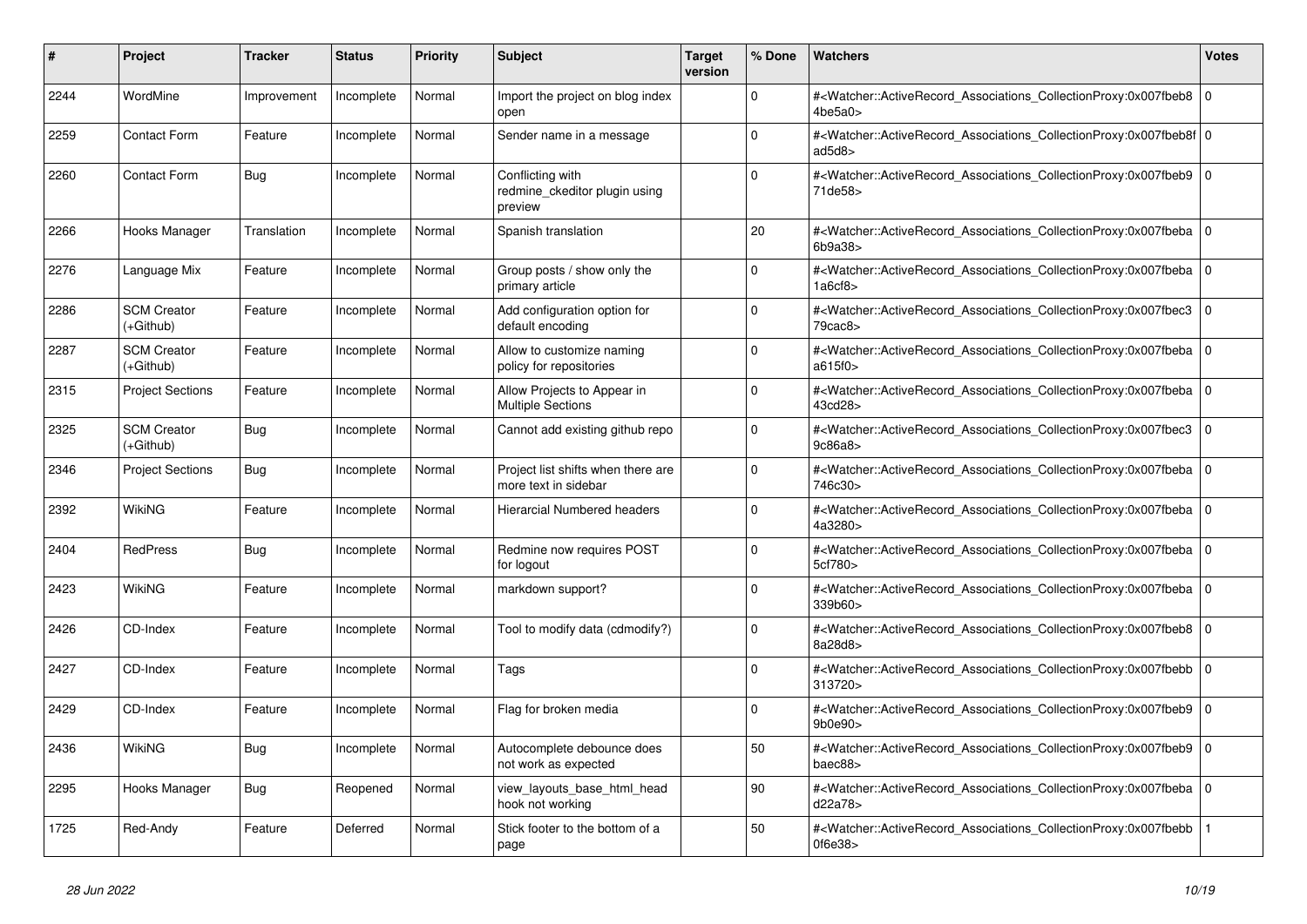| #        | Project                           | <b>Tracker</b> | <b>Status</b>         | <b>Priority</b> | Subject                                                                                  | <b>Target</b><br>version | % Done      | Watchers                                                                                                                                                  | <b>Votes</b>   |
|----------|-----------------------------------|----------------|-----------------------|-----------------|------------------------------------------------------------------------------------------|--------------------------|-------------|-----------------------------------------------------------------------------------------------------------------------------------------------------------|----------------|
| 1931     | WikiNG                            | Bug            | Deferred              | Normal          | it seems conflict with the<br>redmine ckeditor                                           |                          | $\mathbf 0$ | # <watcher::activerecord_associations_collectionproxy:0x007fbeb9<br>d03020&gt;</watcher::activerecord_associations_collectionproxy:0x007fbeb9<br>         |                |
| 1739     | CD-Index                          | Feature        | Open                  | Normal          | Debian package                                                                           |                          | $\Omega$    | # <watcher::activerecord_associations_collectionproxy:0x007fbeb9<br>7e2aa0</watcher::activerecord_associations_collectionproxy:0x007fbeb9<br>             |                |
| 1981     | Subscription                      | Feature        | Open                  | Normal          | Site-wide notifications                                                                  |                          | 0           | # <watcher::activerecord_associations_collectionproxy:0x007fbeba<br>679f78&gt;</watcher::activerecord_associations_collectionproxy:0x007fbeba<br>         |                |
| 2018     | <b>Extended Fields</b>            | Feature        | Open                  | Normal          | database query cutsom field<br>type                                                      |                          | 0           | # <watcher::activerecord_associations_collectionproxy:0x007fbeb9<br>95b3f0&gt;</watcher::activerecord_associations_collectionproxy:0x007fbeb9<br>         |                |
| 2053     | <b>SCM Creator</b><br>$(+Github)$ | Feature        | Open                  | Normal          | Set repository path according to<br>identifier when using multiple<br>repositories       |                          | $\Omega$    | # <watcher::activerecord_associations_collectionproxy:0x007fbec3<br>9d1dc0</watcher::activerecord_associations_collectionproxy:0x007fbec3<br>             |                |
| 2088     | <b>WikiNG</b>                     | Enhancement    | Open                  | Normal          | <b>Add WikiNG buttons</b><br>everywhere to the editing<br>toolbar                        |                          | $\Omega$    | # <watcher::activerecord_associations_collectionproxy:0x007fbec0f 1<br=""  ="">f6bb8</watcher::activerecord_associations_collectionproxy:0x007fbec0f>     |                |
| 2084     | <b>SCM Creator</b><br>$(+Github)$ | <b>Bug</b>     | Incomplete            | Normal          | ActionView::Template::Error<br>(syntax error on line 33, col 12:                         |                          | $\Omega$    | # <watcher::activerecord_associations_collectionproxy:0x007fbec1<br>0188f8&gt;</watcher::activerecord_associations_collectionproxy:0x007fbec1<br>         |                |
| 2201     | <b>SCM Creator</b><br>(+Github)   | Feature        | Incomplete            | Normal          | Add feature auto create struct<br>directory for svn                                      |                          | $\mathbf 0$ | # <watcher::activerecord associations="" collectionproxy:0x007fbec1<br="">81c0b8&gt;</watcher::activerecord>                                              |                |
| 2242     | <b>Extended Fields</b>            | <b>Bug</b>     | Incomplete            | Normal          | Message "invalid statement:<br>STR TO DATE" when using<br>MS SQL                         |                          | $30\,$      | # <watcher::activerecord_associations_collectionproxy:0x007fbec0<br>13d0e0&gt;</watcher::activerecord_associations_collectionproxy:0x007fbec0<br>         |                |
| 2131     | <b>Project Settings</b>           | Feature        | In Progress           | Normal          | Redmine 2 / Rails 3<br>compatibility                                                     |                          | 80          | # <watcher::activerecord_associations_collectionproxy:0x007fbec0<br>8d7530&gt;</watcher::activerecord_associations_collectionproxy:0x007fbec0<br>         | $\overline{2}$ |
| 1977     | WikiNG                            | Feature        | Open                  | Normal          | Conditional macro for users &<br>groups                                                  |                          | $\Omega$    | # <watcher::activerecord_associations_collectionproxy:0x007fbec2<br>04b270&gt;</watcher::activerecord_associations_collectionproxy:0x007fbec2<br>         | 2              |
| 2075     | <b>SCM Creator</b><br>$(+Github)$ | Feature        | Open                  | Normal          | Make an option to fully<br>automate repository creation<br>without editing the URL field |                          | $\mathbf 0$ | # <watcher::activerecord_associations_collectionproxy:0x007fbec1<br>9d1638&gt;</watcher::activerecord_associations_collectionproxy:0x007fbec1<br>         | $\overline{2}$ |
| 1793     | <b>SCM Creator</b><br>$(+Github)$ | Feature        | Incomplete            | Normal          | Allow the creation of non-local<br>repositories                                          |                          | $\mathbf 0$ | # <watcher::activerecord_associations_collectionproxy:0x007fbec1<br>619a90&gt;</watcher::activerecord_associations_collectionproxy:0x007fbec1<br>         | $\overline{2}$ |
| ISSUE-16 | ISSUE-id                          | Omission       | Open                  | Normal          | Search by new issue-id does<br>not work                                                  | 0.0.3                    | $\mathbf 0$ | # <watcher::activerecord_associations_collectionproxy:0x007fbec0<br>164118&gt;</watcher::activerecord_associations_collectionproxy:0x007fbec0<br>         | l O            |
| 2307     | <b>Download Button</b>            | Translation    | Under<br>Verification | Normal          | Change Korean translation file<br>comment                                                | 0.1.1                    | $\mathbf 0$ | # <watcher::activerecord_associations_collectionproxy:0x007fbec0f 0<br=""  ="">85288&gt;</watcher::activerecord_associations_collectionproxy:0x007fbec0f> |                |
| 2341     | <b>Project Alias</b>              | Patch          | Under<br>Verification | Normal          | Underscore support for<br>Redmine                                                        | 0.1.1                    | 0           | # <watcher::activerecord_associations_collectionproxy:0x007fbec2 0<br=""  ="">0461d0&gt;</watcher::activerecord_associations_collectionproxy:0x007fbec2>  |                |
| 2391     | Contact Form                      | Support        | In Progress           | Normal          | Redmine 3.1 support?                                                                     | 0.1.2                    | 50          | # <watcher::activerecord_associations_collectionproxy:0x007fbec7<br>dd68e0</watcher::activerecord_associations_collectionproxy:0x007fbec7<br>             | $\overline{0}$ |
| 2363     | Sidebar Content                   | Patch          | Under<br>Verification | Normal          | Sidebar Redmine 3.0.0                                                                    | 0.2.0                    | $\mathbf 0$ | # <watcher::activerecord_associations_collectionproxy:0x007fbec7f 0<br=""  ="">f42d0</watcher::activerecord_associations_collectionproxy:0x007fbec7f>     |                |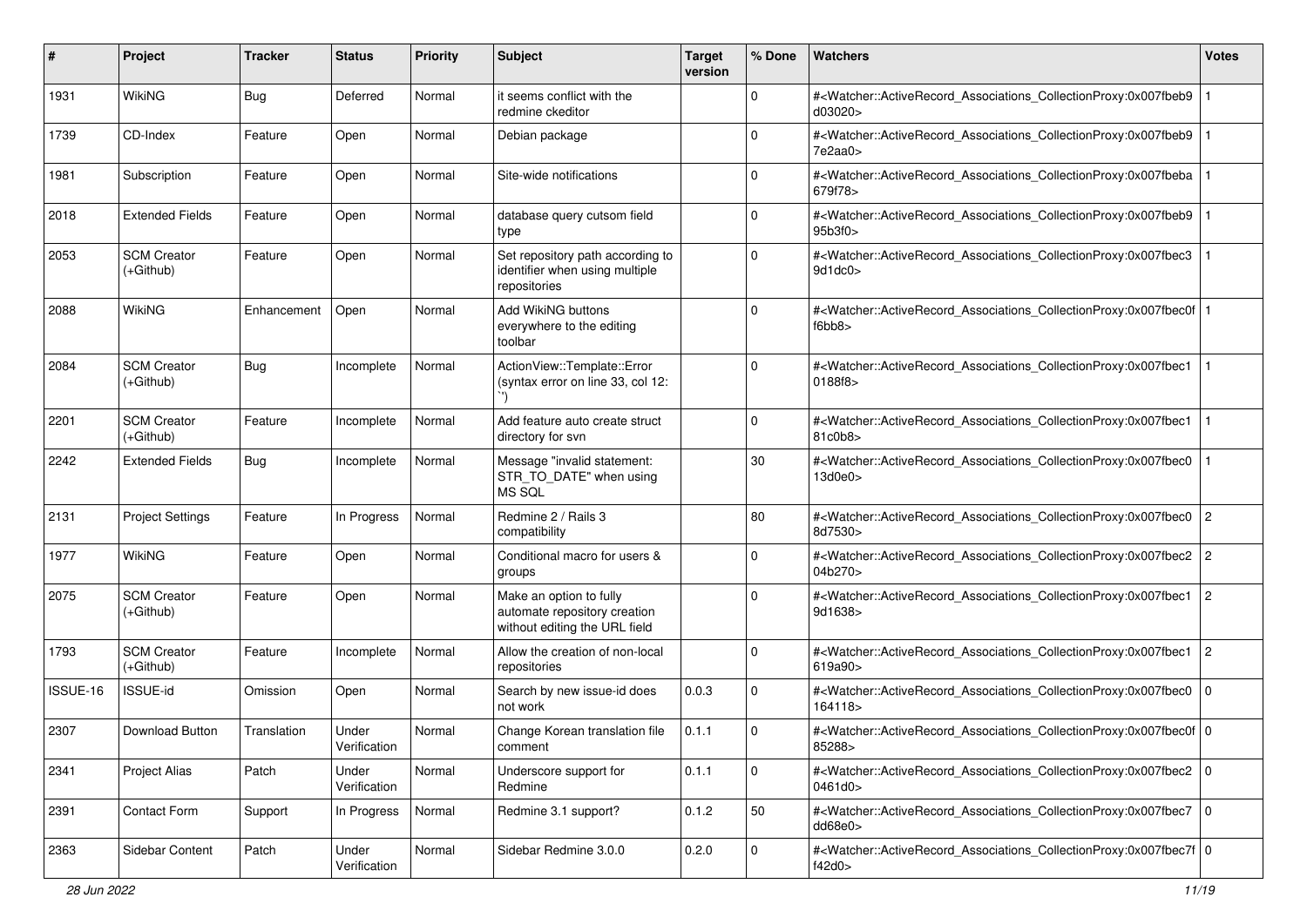| #    | Project                         | Tracker     | <b>Status</b>         | <b>Priority</b> | <b>Subject</b>                                                 | <b>Target</b><br>version | % Done      | <b>Watchers</b>                                                                                                                                          | <b>Votes</b>   |
|------|---------------------------------|-------------|-----------------------|-----------------|----------------------------------------------------------------|--------------------------|-------------|----------------------------------------------------------------------------------------------------------------------------------------------------------|----------------|
| 1695 | Sidebar Content                 | Feature     | Open                  | Normal          | Multiple contents                                              | 0.2.0                    | $\Omega$    | # <watcher::activerecord associations="" collectionproxy:0x007fbec1<br="">1c6f10&gt;</watcher::activerecord>                                             | $\Omega$       |
| 1771 | Sidebar Content                 | Feature     | Open                  | Normal          | Global contents                                                | 0.2.0                    | $\Omega$    | # <watcher::activerecord associations="" collectionproxy:0x007fbec1<br="">ad8658&gt;</watcher::activerecord>                                             | l O            |
| 2109 | Sidebar Content                 | Feature     | Open                  | Normal          | Sidebar for global pages, which<br>do not have one             | 0.2.0                    | $\mathbf 0$ | # <watcher::activerecord_associations_collectionproxy:0x007fbec7<br>1d0398&gt;</watcher::activerecord_associations_collectionproxy:0x007fbec7<br>        | $\mathbf 0$    |
| 2407 | Sidebar Content                 | Feature     | Open                  | Normal          | Improve support of Wiki page<br>on sidebar                     | 0.2.0                    | $\Omega$    | # <watcher::activerecord_associations_collectionproxy:0x007fbec7<br>106d68&gt;</watcher::activerecord_associations_collectionproxy:0x007fbec7<br>        | l O            |
| 2308 | <b>Extended Fields</b>          | Translation | <b>New</b>            | Normal          | Add Korean translation file<br>comment                         | 0.2.4                    | $\Omega$    | # <watcher::activerecord associations="" collectionproxy:0x007fbec4<br="">e3a5c8</watcher::activerecord>                                                 | l 0            |
| 2227 | <b>Extended Fields</b>          | Feature     | In Progress           | Normal          | Altering form elements for<br>custom fields                    | 0.2.4                    | 50          | # <watcher::activerecord 0<br="" associations="" collectionproxy:0x00557da6="">492fe0&gt;</watcher::activerecord>                                        |                |
| 2318 | <b>Extended Fields</b>          | <b>Bug</b>  | In Progress           | Normal          | Issues as pdf                                                  | 0.2.4                    | 90          | # <watcher::activerecord_associations_collectionproxy:0x007fbeb8 0<br="">c15790&gt;</watcher::activerecord_associations_collectionproxy:0x007fbeb8>      |                |
| 2359 | <b>Extended Fields</b>          | Bug         | In Progress           | Normal          | Extended fields plugin breaks<br>PDF export                    | 0.2.4                    | 90          | # <watcher::activerecord associations="" collectionproxy:0x007fbec3<br="">aaf<math>918</math></watcher::activerecord>                                    | $\overline{0}$ |
| 2365 | <b>Extended Fields</b>          | Feature     | In Progress           | Normal          | Adding Redmine 3.0 support                                     | 0.2.4                    | 50          | # <watcher::activerecord 0<br="" associations="" collectionproxy:0x007fbeb9=""  ="">51a0c0&gt;</watcher::activerecord>                                   |                |
| 2320 | <b>Extended Fields</b>          | Bug         | Under<br>Verification | Normal          | Internal error when opening<br>issues tab                      | 0.2.4                    | $\mathbf 0$ | # <watcher::activerecord 0<br="" associations="" collectionproxy:0x007fbeba=""  ="">3d6ca8</watcher::activerecord>                                       |                |
| 2328 | <b>Extended Fields</b>          | Patch       | Under<br>Verification | Normal          | Make the Project type custom<br>fields sortable in issue lists | 0.2.4                    | $\Omega$    | # <watcher::activerecord_associations_collectionproxy:0x007fbeb9 0<br="">7e9b20&gt;</watcher::activerecord_associations_collectionproxy:0x007fbeb9>      |                |
| 2350 | <b>Extended Fields</b>          | Bug         | Under<br>Verification | Normal          | Extended Field Values that are<br>nil produce an error         | 0.2.4                    | $\Omega$    | # <watcher::activerecord_associations_collectionproxy:0x007fbeb8 0<br="">ccd228&gt;</watcher::activerecord_associations_collectionproxy:0x007fbeb8>      |                |
| 2319 | <b>Extended Fields</b>          | Bug         | Open                  | Normal          | Incompatible with<br>rt custom field?                          | 0.2.4                    | 0           | # <watcher::activerecord 0<br="" associations="" collectionproxy:0x007fbeb9=""  ="">e76a88&gt;</watcher::activerecord>                                   |                |
| 2348 | <b>Extended Fields</b>          | Bug         | Open                  | Normal          | Buggy implementation at<br>list.html.erb                       | 0.2.4                    | $\mathbf 0$ | # <watcher::activerecord_associations_collectionproxy:0x007fbeba 0<br=""  ="">173948&gt;</watcher::activerecord_associations_collectionproxy:0x007fbeba> |                |
| 2261 | <b>Extended Fields</b>          | <b>Bug</b>  | Incomplete            | Normal          | issues PDF view and<br>descriptions                            | 0.2.4                    | $\Omega$    | # <watcher::activerecord 0<br="" associations="" collectionproxy:0x007fbebb=""  ="">2529d0&gt;</watcher::activerecord>                                   |                |
| 2290 | <b>SCM Creator</b><br>(+Github) | Patch       | Under<br>Verification | Normal          | Various improvements to plugin                                 | 0.5.1                    | 70          | # <watcher::activerecord associations="" collectionproxy:0x007fbebb<br="">3e4d20&gt;</watcher::activerecord>                                             | $\Omega$       |
| 2334 | <b>SCM Creator</b><br>(+Github) | Bug         | Open                  | Normal          | Github API does not load                                       | 0.5.1                    | $\mathbf 0$ | # <watcher::activerecord 0<br="" associations="" collectionproxy:0x007fbeba=""  ="">64c028&gt;</watcher::activerecord>                                   |                |
| 2326 | <b>SCM Creator</b><br>(+Github) | Bug         | Open                  | Normal          | redmine scm is incompatible<br>with redmine git hosting now?   | 0.5.1                    | $\mathbf 0$ | # <watcher::activerecord associations="" collectionproxy:0x007fbeba<br="">6b0e38&gt;</watcher::activerecord>                                             | $\overline{0}$ |
| 1842 | <b>Author Box</b>               | Feature     | Open                  | Normal          | Show multiple/all roles                                        | 1.0.0                    | $\Omega$    | # <watcher::activerecord_associations_collectionproxy:0x007fbeba 0<br=""  ="">326678&gt;</watcher::activerecord_associations_collectionproxy:0x007fbeba> |                |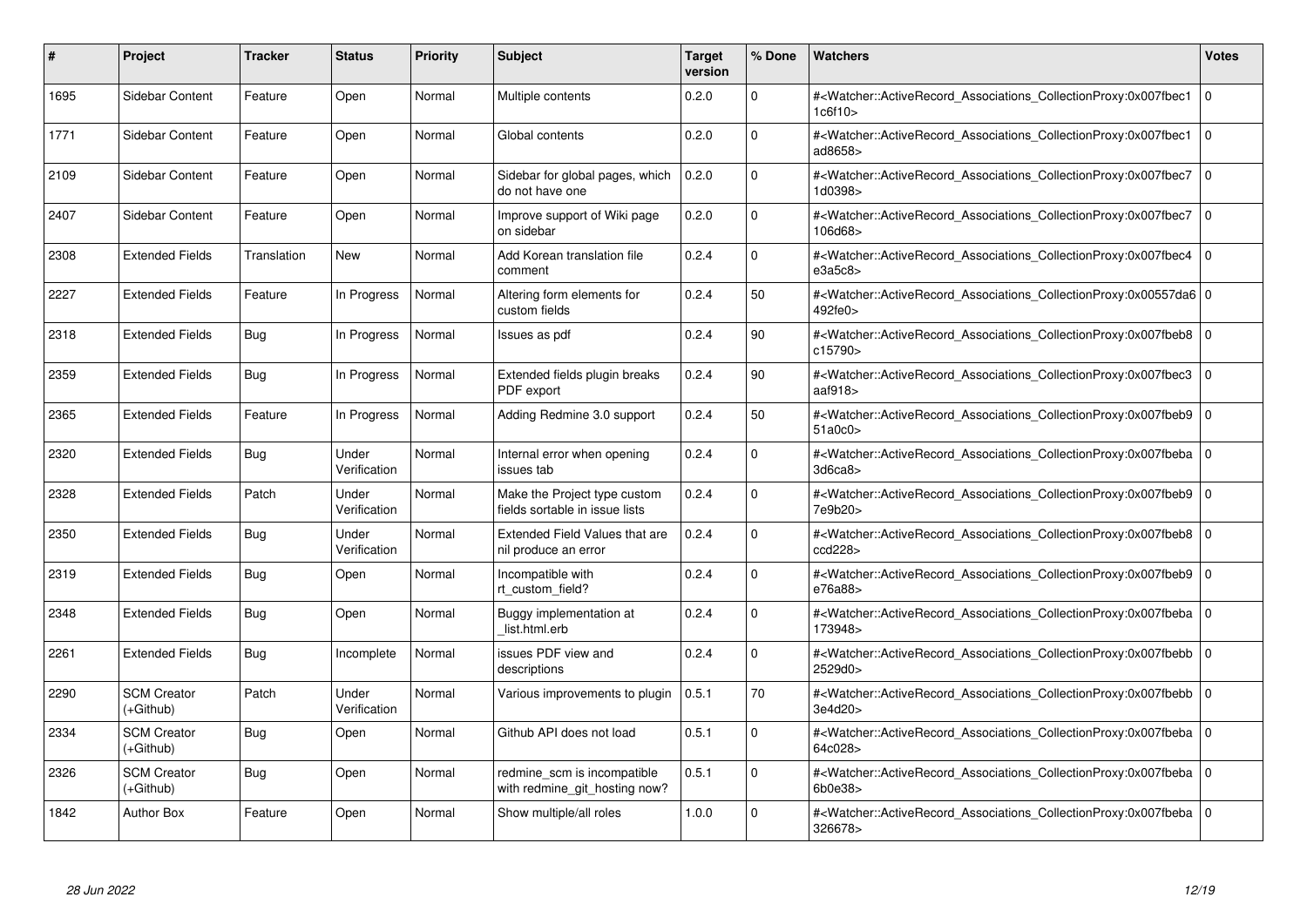| #    | Project                      | <b>Tracker</b> | <b>Status</b> | <b>Priority</b> | <b>Subject</b>                                                        | <b>Target</b><br>version | % Done      | <b>Watchers</b>                                                                                                                                          | <b>Votes</b> |
|------|------------------------------|----------------|---------------|-----------------|-----------------------------------------------------------------------|--------------------------|-------------|----------------------------------------------------------------------------------------------------------------------------------------------------------|--------------|
| 1812 | <b>Author Box</b>            | Feature        | Open          | Normal          | Custom fields support                                                 | 1.0.0                    | 0           | # <watcher::activerecord associations="" collectionproxy:0x007fbeb9<br="">8b6710&gt;</watcher::activerecord>                                             | l O          |
| 2384 | Hooks Manager                | <b>Bug</b>     | In Progress   | Normal          | Redmine v3?                                                           | 1.0.2                    | 50          | # <watcher::activerecord_associations_collectionproxy:0x007fbec3<br>dd5b10&gt;</watcher::activerecord_associations_collectionproxy:0x007fbec3<br>        | $\mathbf 0$  |
| 26   | Orangutan                    | Feature        | Open          | Normal          | It would be greate to have a<br>reminder                              | 1.06                     | 0           | # <watcher::activerecord_associations_collectionproxy:0x007fbeb9 0<br=""  ="">a1eaa8&gt;</watcher::activerecord_associations_collectionproxy:0x007fbeb9> |              |
| 1040 | Orangutan::Redmin<br>e       | Enhancement    | Open          | Normal          | Support all Redmine notification<br>types                             | 1.06                     | $\mathbf 0$ | # <watcher::activerecord_associations_collectionproxy:0x007fbeb8<br>c67a18&gt;</watcher::activerecord_associations_collectionproxy:0x007fbeb8<br>        | l O          |
| 1604 | Orangutan::Redmin<br>e       | Improvement    | Open          | Normal          | Notify also about other<br>important events on subscribed<br>projects | 1.06                     | $\Omega$    | # <watcher::activerecord_associations_collectionproxy:0x007fbec3<br>928d88&gt;</watcher::activerecord_associations_collectionproxy:0x007fbec3<br>        | $\mathbf 0$  |
| 1682 | Orangutan                    | Improvement    | Open          | Normal          | Take into account if time<br>tracking module is enabled               | 1.06                     | 0           | # <watcher::activerecord_associations_collectionproxy:0x007fbeba 0<br=""  ="">0551d8&gt;</watcher::activerecord_associations_collectionproxy:0x007fbeba> |              |
| 1968 | Orangutan                    | Feature        | Open          | Normal          | Creating a new issue                                                  | 1.06                     | $\Omega$    | # <watcher::activerecord_associations_collectionproxy:0x007fbec3<br>8f16a8&gt;</watcher::activerecord_associations_collectionproxy:0x007fbec3<br>        | $\mathbf 0$  |
| 864  | Orangutan::Redmin            | Enhancement    | Open          | Normal          | Custom issues list format                                             | 1.07                     | $\mathbf 0$ | # <watcher::activerecord_associations_collectionproxy:0x007fbebb 0<br=""  ="">1be2f8&gt;</watcher::activerecord_associations_collectionproxy:0x007fbebb> |              |
| 918  | Orangutan                    | Improvement    | Open          | Normal          | Profiler/optimization                                                 | 1.07                     | 0           | # <watcher::activerecord_associations_collectionproxy:0x007fbebaf 0<br="">2afc8&gt;</watcher::activerecord_associations_collectionproxy:0x007fbebaf>     |              |
| 1609 | Orangutan::Redmin<br>e       | Improvement    | Open          | Normal          | Use text similarity score when<br>suggesting renaming or<br>replacing | 1.07                     | $\Omega$    | # <watcher::activerecord_associations_collectionproxy:0x007fbec3<br>ceec60&gt;</watcher::activerecord_associations_collectionproxy:0x007fbec3<br>        | $\mathbf 0$  |
| 1678 | Orangutan::Redmin<br>e       | Improvement    | Open          | Normal          | Suggest changing issue when<br>default issue is closed                | 1.07                     | $\mathbf 0$ | # <watcher::activerecord_associations_collectionproxy:0x007fbec3<br>b4d118&gt;</watcher::activerecord_associations_collectionproxy:0x007fbec3<br>        | $\mathbf 0$  |
| 181  | Orangutan::Redmin<br>e       | Feature        | Open          | Normal          | Changing issue priority                                               | 1.07                     | $\Omega$    | # <watcher::activerecord_associations_collectionproxy:0x007fbeba<br>6f2018&gt;</watcher::activerecord_associations_collectionproxy:0x007fbeba<br>        |              |
| 895  | Orangutan::Redmin<br>e       | Feature        | Open          | Normal          | Changing custom fields and<br>other issue properties                  | 1.07                     | $\mathbf 0$ | # <watcher::activerecord_associations_collectionproxy:0x007fbebb<br>109308&gt;</watcher::activerecord_associations_collectionproxy:0x007fbebb<br>        |              |
| 512  | Orangutan::Redmin<br>e       | Improvement    | In Progress   | Normal          | Detect lunch time when<br>suggesting tasks                            | 1.07                     | 50          | # <watcher::activerecord_associations_collectionproxy:0x007fbeba<br>791960&gt;</watcher::activerecord_associations_collectionproxy:0x007fbeba<br>        | 3            |
| 180  | Orangutan::Redmin            | Feature        | Open          | Normal          | Issue status changing                                                 | 1.07                     | $\mathbf 0$ | # <watcher::activerecord_associations_collectionproxy:0x007fbeb9 3<br="">39cf68&gt;</watcher::activerecord_associations_collectionproxy:0x007fbeb9>      |              |
| 1586 | Orangutan                    | Improvement    | Open          | Normal          | Installation command line helper   1.08                               |                          | $\Omega$    | # <watcher::activerecord_associations_collectionproxy:0x007fbeba 0<br=""  ="">445388&gt;</watcher::activerecord_associations_collectionproxy:0x007fbeba> |              |
| 1597 | Orangutan::Redmin<br>e       | Improvement    | Open          | Normal          | Support Redmine 1.1.0 "No<br>events"                                  | 1.08                     | 0           | # <watcher::activerecord_associations_collectionproxy:0x007fbeb8 0<br="">b8fb40&gt;</watcher::activerecord_associations_collectionproxy:0x007fbeb8>      |              |
| 1613 | Orangutan::Redmin   Bug<br>e |                | Open          | Normal          | Guarantee that a notification will   1.08<br>come to end user         |                          | $\mathbf 0$ | # <watcher::activerecord_associations_collectionproxy:0x007fbeba<br>4ffda0&gt;</watcher::activerecord_associations_collectionproxy:0x007fbeba<br>        |              |
| 1616 | Orangutan::Redmin            | Enhancement    | Open          | Normal          | Redmine notification for<br>changes made in Orangutan                 | 1.08                     | $\mathbf 0$ | # <watcher::activerecord_associations_collectionproxy:0x007fbeb9<br>893bc0&gt;</watcher::activerecord_associations_collectionproxy:0x007fbeb9<br>        |              |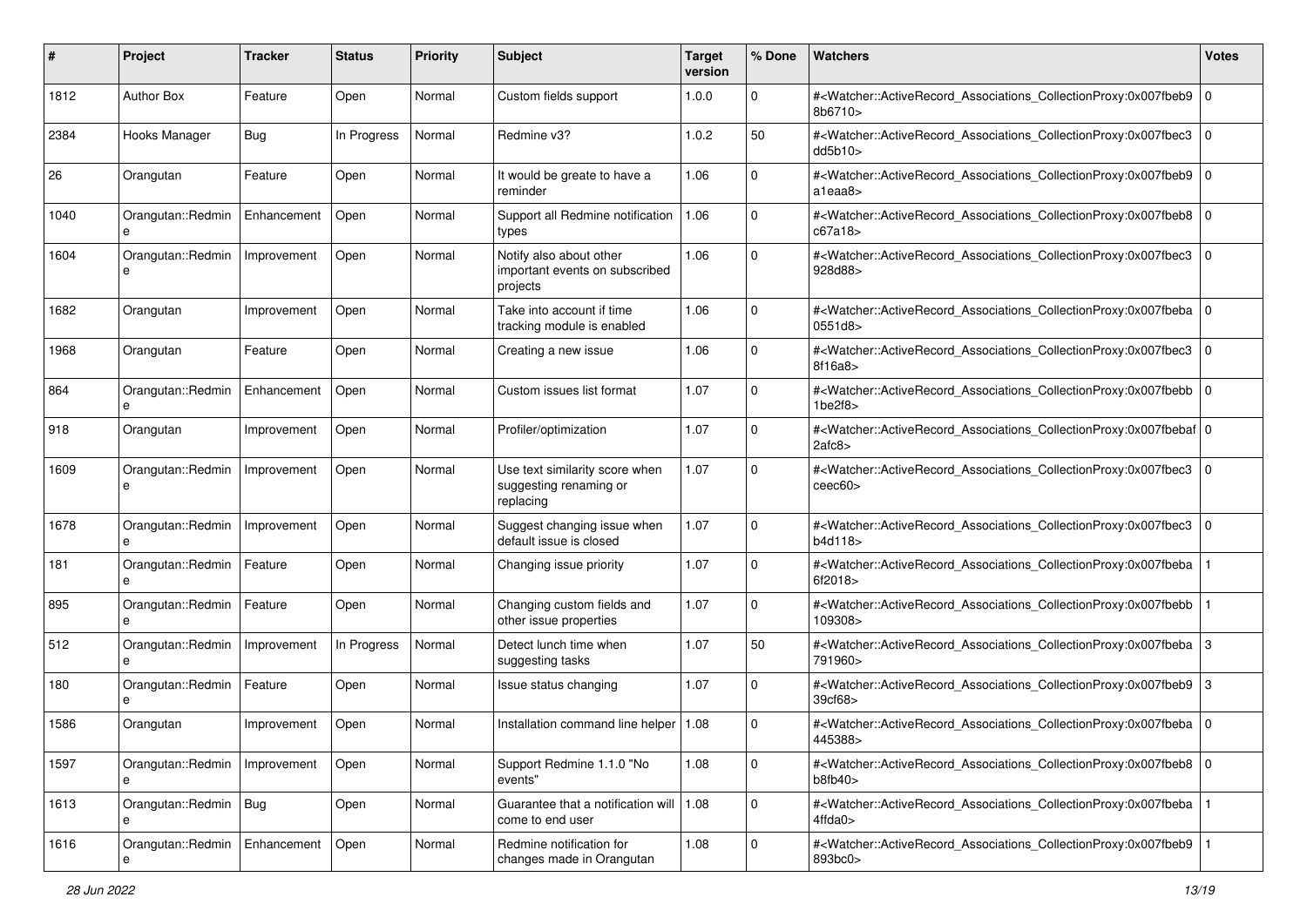| #              | Project                | <b>Tracker</b> | <b>Status</b> | <b>Priority</b> | <b>Subject</b>                                           | <b>Target</b><br>version | % Done      | <b>Watchers</b>                                                                                                                                          | <b>Votes</b> |
|----------------|------------------------|----------------|---------------|-----------------|----------------------------------------------------------|--------------------------|-------------|----------------------------------------------------------------------------------------------------------------------------------------------------------|--------------|
| 2438           | <b>WikiNG</b>          | Feature        | Open          | Normal          | Screen text                                              | 1.1.1                    | $\Omega$    | # <watcher::activerecord associations="" collectionproxy:0x007fbeb9<br="">0518b8&gt;</watcher::activerecord>                                             | $\mathbf 0$  |
| 2440           | WikiNG                 | Bug            | Open          | Normal          | Footnotes ignore $\lt$ pre $\gt$                         | 1.1.1                    | $\mathbf 0$ | # <watcher::activerecord 0<br="" associations="" collectionproxy:0x007fbeb9=""  ="">c10e60&gt;</watcher::activerecord>                                   |              |
| 2439           | Red-Andy               | Support        | In Progress   | Normal          | Text color in add menu $(+)$ is too $\vert$ 1.10<br>dark |                          | 90          | # <watcher::activerecord_associations_collectionproxy:0x007fbeb9<br>0bf818&gt;</watcher::activerecord_associations_collectionproxy:0x007fbeb9<br>        | $\Omega$     |
| 1562           | Orangutan              | Enhancement    | Open          | Normal          | Localisation                                             | 2.00                     | $\Omega$    | # <watcher::activerecord_associations_collectionproxy:0x007fbeba 0<br="">c82dc0</watcher::activerecord_associations_collectionproxy:0x007fbeba>          |              |
| 1620           | Orangutan              | Improvement    | Open          | Normal          | Fix foreign handlers API                                 | 2.00                     | $\Omega$    | # <watcher::activerecord_associations_collectionproxy:0x007fbeba  <br="">2c0df0</watcher::activerecord_associations_collectionproxy:0x007fbeba>          | $\mathbf 0$  |
| 1601           | Orangutan              | Enhancement    | Incomplete    | Normal          | Configuring contexts weights                             | 2.00                     | $\Omega$    | # <watcher::activerecord_associations_collectionproxy:0x007fbeba 0<br=""  ="">021928&gt;</watcher::activerecord_associations_collectionproxy:0x007fbeba> |              |
| 2442           | <b>Contact Form</b>    | Feature        | New           | Minor           | Put sender's email into From                             |                          | $\Omega$    | # <watcher::activerecord associations="" collectionproxy:0x007fbec3<br="">c0a1a0</watcher::activerecord>                                                 | $\mathbf 0$  |
| 2036           | Projects               | Enhancement    | Open          | Minor           | Global news                                              |                          | $\Omega$    | # <watcher::activerecord_associations_collectionproxy:0x007fbec3  <br="">dbe500&gt;</watcher::activerecord_associations_collectionproxy:0x007fbec3>      | $\mathbf 0$  |
| 2037           | Projects               | Improvement    | Open          | Minor           | Completeness bars on start<br>page                       |                          | $\Omega$    | # <watcher::activerecord associations="" collectionproxy:0x007fbeba<br="">575c08&gt;</watcher::activerecord>                                             | $\mathbf 0$  |
| 1996           | <b>Author Box</b>      | Feature        | Incomplete    | Minor           | Project module                                           |                          | $\Omega$    | # <watcher::activerecord associations="" collectionproxy:0x007fbeb9=""  <br="">6edf78&gt;</watcher::activerecord>                                        | $\mathbf 0$  |
| 2106           | Projects               | Improvement    | Incomplete    | Minor           | Gravatar upload                                          |                          | $\Omega$    | # <watcher::activerecord_associations_collectionproxy:0x007fbec3<br>aa2ba0&gt;</watcher::activerecord_associations_collectionproxy:0x007fbec3<br>        | $\Omega$     |
| 1868           | Projects               | Feature        | Reopened      | Minor           | Author in Google search results                          |                          | 80          | # <watcher::activerecord associations="" collectionproxy:0x007fbebb=""  <br="">10e768&gt;</watcher::activerecord>                                        | $\mathbf 0$  |
| 2221           | <b>Extended Fields</b> | Support        | Deferred      | Minor           | Need a fix for list.html.erb                             |                          | $\Omega$    | # <watcher::activerecord 0<br="" associations="" collectionproxy:0x007fbeb9=""  ="">c4c5c8</watcher::activerecord>                                       |              |
| <b>ISSUE-1</b> | <b>ISSUE-id</b>        | Support        | Deferred      | Minor           | Need a function to display issue<br>id                   |                          | $\Omega$    | # <watcher::activerecord_associations_collectionproxy:0x007fbeb9  <br="">bc1478&gt;</watcher::activerecord_associations_collectionproxy:0x007fbeb9>      | $\Omega$     |
| 20             | Orangutan::Redmin      | Feature        | Open          | Minor           | Let user specify what he did<br>during a break           |                          | $\Omega$    | # <watcher::activerecord associations="" collectionproxy:0x007fbec3<br="">827b78&gt;</watcher::activerecord>                                             | $\mathbf 0$  |
| 863            | Orangutan              | Feature        | Open          | Minor           | Personal TODO list                                       |                          | $\Omega$    | # <watcher::activerecord_associations_collectionproxy:0x007fbeba 0<br=""  ="">624b18&gt;</watcher::activerecord_associations_collectionproxy:0x007fbeba> |              |
| 892            | Orangutan              | Feature        | Open          | Minor           | Tip of the day / Did you know<br>that?                   |                          | $\Omega$    | # <watcher::activerecord_associations_collectionproxy:0x007fbeb8  <br="">7cf370&gt;</watcher::activerecord_associations_collectionproxy:0x007fbeb8>      | $\mathbf 0$  |
| 935            | Orangutan              | Feature        | Open          | Minor           | Invalid keyboard layout<br>translator                    |                          | $\Omega$    | # <watcher::activerecord associations="" collectionproxy:0x007fbec3<br="">c05a60&gt;</watcher::activerecord>                                             | $\mathbf 0$  |
| 941            | Orangutan              | Feature        | Open          | Minor           | Support Google calendar                                  |                          | $\Omega$    | # <watcher::activerecord associations="" collectionproxy:0x007fbec3<br="">b3ee88</watcher::activerecord>                                                 | $\mathbf 0$  |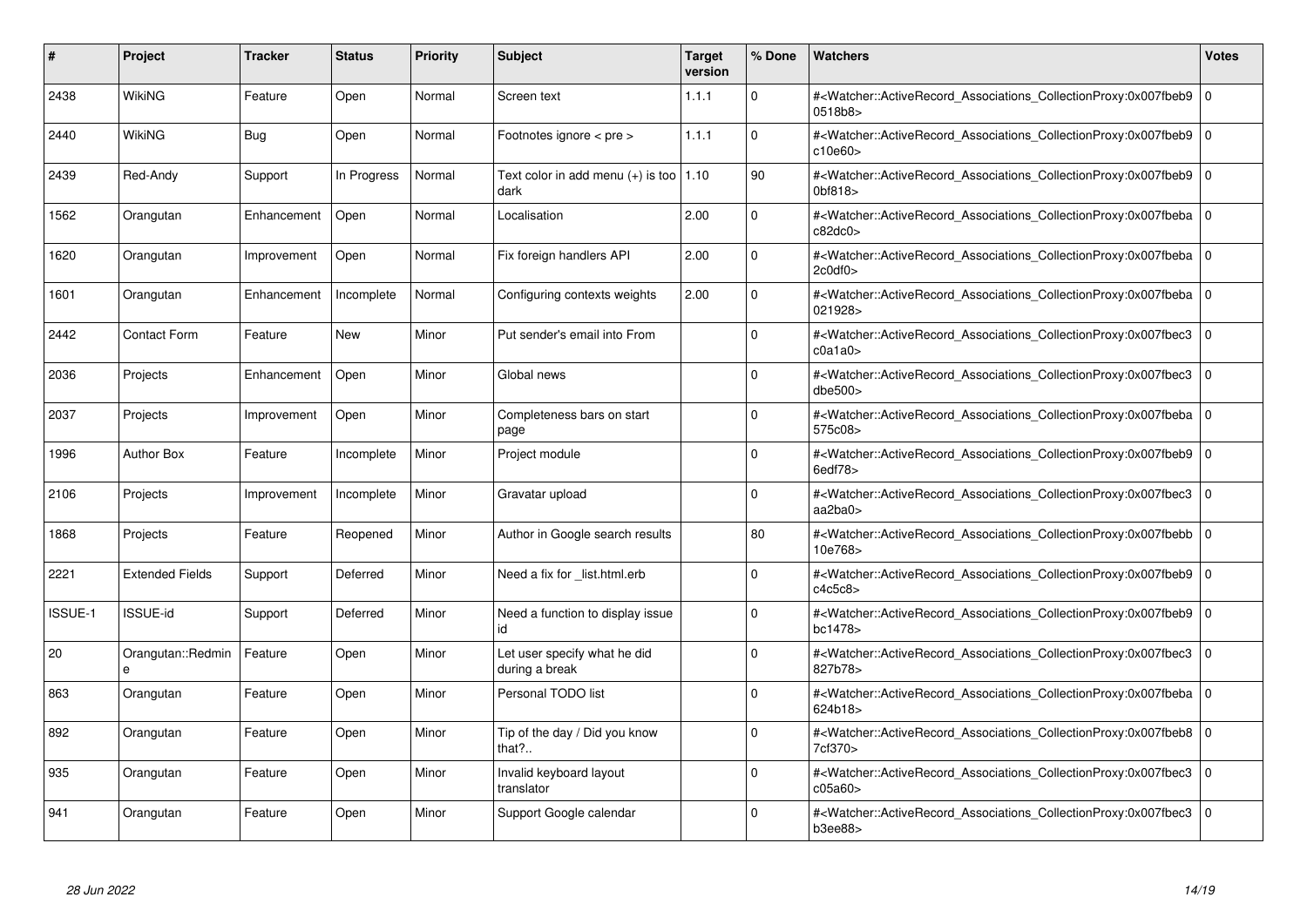| #    | <b>Project</b>         | Tracker     | <b>Status</b> | <b>Priority</b> | <b>Subject</b>                                                      | <b>Target</b><br>version | % Done   | <b>Watchers</b>                                                                                                                                          | <b>Votes</b> |
|------|------------------------|-------------|---------------|-----------------|---------------------------------------------------------------------|--------------------------|----------|----------------------------------------------------------------------------------------------------------------------------------------------------------|--------------|
| 984  | Orangutan              | Feature     | Open          | Minor           | Survey context                                                      |                          | $\Omega$ | # <watcher::activerecord_associations_collectionproxy:0x007fbeb8  <br="">d54520&gt;</watcher::activerecord_associations_collectionproxy:0x007fbeb8>      | $\mathbf 0$  |
| 1038 | Orangutan::Redmin<br>e | Improvement | Open          | Minor           | More flexible syntax for adding<br>past tasks/entries               |                          | $\Omega$ | # <watcher::activerecord associations="" collectionproxy:0x007fbeba=""  <br="">ad60a8</watcher::activerecord>                                            | $\mathbf 0$  |
| 1107 | Orangutan::Redmin<br>e | Improvement | Open          | Minor           | Change default<br>project/issue/activity if no task is<br>available |                          | $\Omega$ | # <watcher::activerecord 0<br="" associations="" collectionproxy:0x007fbeb9=""  ="">d14500&gt;</watcher::activerecord>                                   |              |
| 1159 | Orangutan::Redmin      | Improvement | Open          | Minor           | Support using numbers for<br>project list                           |                          | $\Omega$ | # <watcher::activerecord_associations_collectionproxy:0x007fbec3<br>bf1380&gt;</watcher::activerecord_associations_collectionproxy:0x007fbec3<br>        | $\Omega$     |
| 1465 | Orangutan              | Enhancement | Open          | Minor           | Pagination                                                          |                          | $\Omega$ | # <watcher::activerecord 0<br="" associations="" collectionproxy:0x007fbeba=""  ="">77c0d8&gt;</watcher::activerecord>                                   |              |
| 1577 | Orangutan              | Feature     | Open          | Minor           | Roster suggestions                                                  |                          | $\Omega$ | # <watcher::activerecord_associations_collectionproxy:0x007fbeba 0<br=""  ="">6dd9b0&gt;</watcher::activerecord_associations_collectionproxy:0x007fbeba> |              |
| 1614 | Orangutan              | Feature     | Open          | Minor           | <b>AIML</b>                                                         |                          | $\Omega$ | # <watcher::activerecord_associations_collectionproxy:0x007fbec3<br>721c38&gt;</watcher::activerecord_associations_collectionproxy:0x007fbec3<br>        | $\mathbf 0$  |
| 1720 | CD-Index               | Feature     | Open          | Minor           | Man page for cdindex                                                |                          | $\Omega$ | # <watcher::activerecord_associations_collectionproxy:0x007fbeba 0<br=""  ="">c02c38</watcher::activerecord_associations_collectionproxy:0x007fbeba>     |              |
| 1721 | CD-Index               | Feature     | Open          | Minor           | Man page for cdfind                                                 |                          | $\Omega$ | # <watcher::activerecord 0<br="" associations="" collectionproxy:0x007fbeba=""  ="">9676e0&gt;</watcher::activerecord>                                   |              |
| 1893 | Orangutan              | Enhancement | Open          | Minor           | Twitter monkey                                                      |                          | $\Omega$ | # <watcher::activerecord associations="" collectionproxy:0x007fbeba=""  <br="">066898&gt;</watcher::activerecord>                                        | $\mathbf 0$  |
| 1921 | Orangutan              | Enhancement | Open          | Minor           | <b>RSS monkey</b>                                                   |                          | $\Omega$ | # <watcher::activerecord associations="" collectionproxy:0x007fbeb8<br="">15aee0&gt;</watcher::activerecord>                                             | $\mathbf 0$  |
| 1948 | Projects               | Feature     | Open          | Minor           | Testimonials / Used by                                              |                          | $\Omega$ | # <watcher::activerecord 0<br="" associations="" collectionproxy:0x007fbeb8="">771ba8&gt;</watcher::activerecord>                                        |              |
| 1963 | Projects               | Feature     | Open          | Minor           | Issues/messages count                                               |                          | $\Omega$ | # <watcher::activerecord_associations_collectionproxy:0x007fbeba  <br="">dc1650&gt;</watcher::activerecord_associations_collectionproxy:0x007fbeba>      | $\Omega$     |
| 1970 | <b>Contact Form</b>    | Feature     | Open          | Minor           | Contact link                                                        |                          | $\Omega$ | # <watcher::activerecord 0<br="" associations="" collectionproxy:0x007fbeb8=""  ="">2f28e8&gt;</watcher::activerecord>                                   |              |
| 1997 | Download Button        | Feature     | Open          | Minor           | Project module                                                      |                          | $\Omega$ | # <watcher::activerecord associations="" collectionproxy:0x007fbeb9<br="">732c18&gt;</watcher::activerecord>                                             | $\mathbf 0$  |
| 2031 | Projects               | Improvement | Open          | Minor           | News sidebar                                                        |                          | $\Omega$ | # <watcher::activerecord_associations_collectionproxy:0x007fbeba  <br="">61d250&gt;</watcher::activerecord_associations_collectionproxy:0x007fbeba>      | $\Omega$     |
| 2032 | Projects               | Improvement | Open          | Minor           | Quick way to submit Orangutan<br>omission                           |                          | $\Omega$ | # <watcher::activerecord associations="" collectionproxy:0x007fbeb9=""  <br="">8647d0&gt;</watcher::activerecord>                                        | $\mathbf 0$  |
| 2168 | <b>Extended Fields</b> | Feature     | Open          | Minor           | Grouping form elements                                              |                          | $\Omega$ | # <watcher::activerecord_associations_collectionproxy:0x007fbec2<br>08be60&gt;</watcher::activerecord_associations_collectionproxy:0x007fbec2<br>        | $\mathbf 0$  |
| 2170 | Contact Form           | Feature     | Open          | Minor           | Optional email format validation                                    |                          | $\Omega$ | # <watcher::activerecord_associations_collectionproxy:0x007fbec0<br>46cfb8</watcher::activerecord_associations_collectionproxy:0x007fbec0<br>            | $\Omega$     |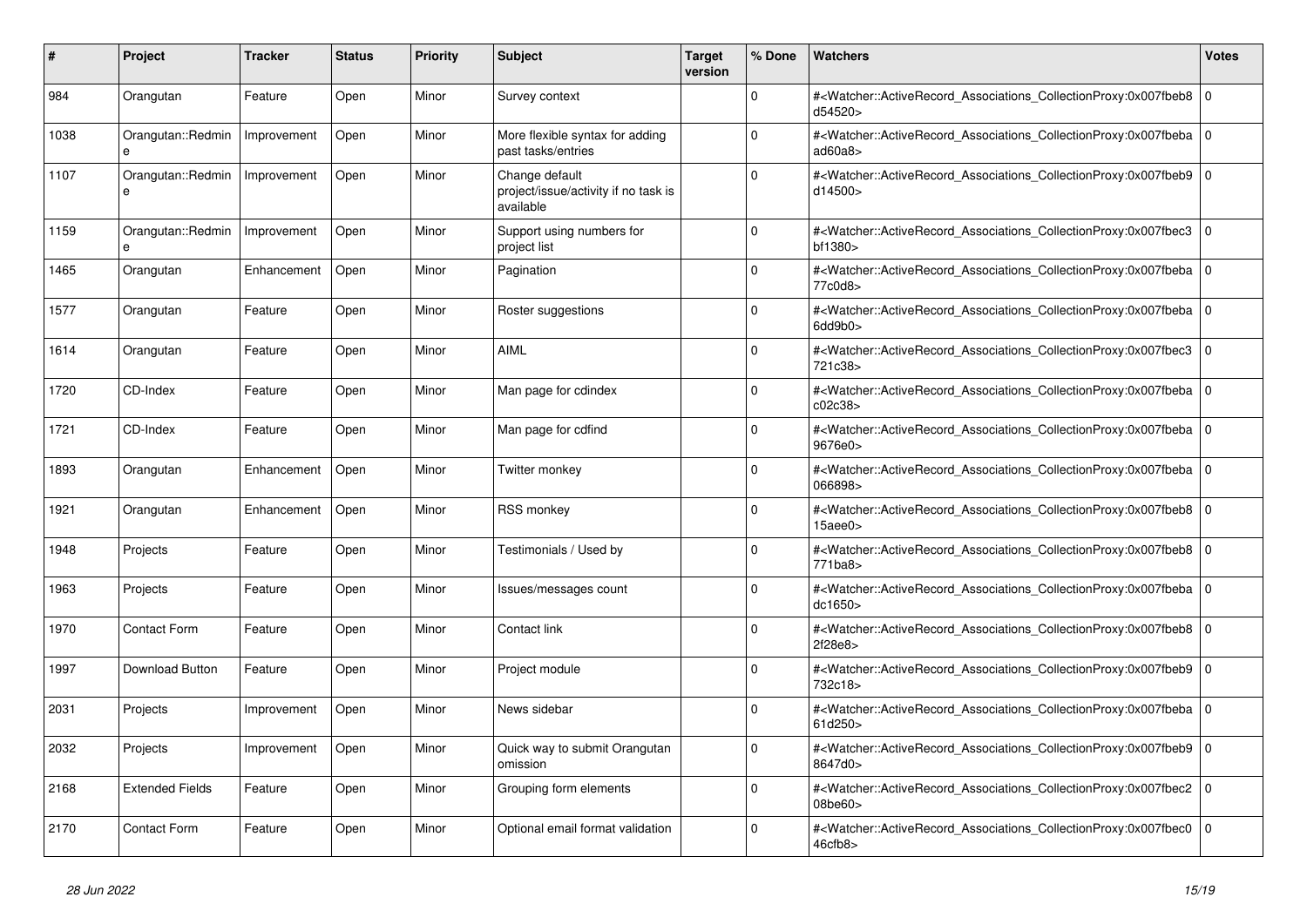| #        | Project                | <b>Tracker</b> | <b>Status</b> | <b>Priority</b> | <b>Subject</b>                                               | <b>Target</b><br>version | % Done      | <b>Watchers</b>                                                                                                                                              | <b>Votes</b> |
|----------|------------------------|----------------|---------------|-----------------|--------------------------------------------------------------|--------------------------|-------------|--------------------------------------------------------------------------------------------------------------------------------------------------------------|--------------|
| 2186     | <b>Extended Fields</b> | Feature        | Open          | Minor           | <b>Custom DateTime Field</b>                                 |                          | $\Omega$    | # <watcher::activerecord associations="" collectionproxy:0x007fbec0<br="">7ec918&gt;</watcher::activerecord>                                                 | $\mathbf 0$  |
| 2293     | WikiNG                 | Enhancement    | Open          | Minor           | Extended user column                                         |                          | $\Omega$    | # <watcher::activerecord associations="" collectionproxy:0x007fbec1=""  <br="">0d9058&gt;</watcher::activerecord>                                            | $\mathbf 0$  |
| 2368     | RedWord                | <b>Bug</b>     | Open          | Minor           | Next and prev links for<br>multi-page articles               |                          | $\Omega$    | # <watcher::activerecord_associations_collectionproxy:0x007fbec1<br>c06d40&gt;</watcher::activerecord_associations_collectionproxy:0x007fbec1<br>            | $\Omega$     |
| 2406     | Projects               | Feature        | Open          | Minor           | List of forks for projects                                   |                          | $\Omega$    | # <watcher::activerecord_associations_collectionproxy:0x007fbec1 0<br="">ecc4f8</watcher::activerecord_associations_collectionproxy:0x007fbec1>              |              |
| ISSUE-14 | <b>ISSUE-id</b>        | Bug            | Open          | Minor           | Escaping #ISSUE-id Textile rule<br>does not work             |                          | $\Omega$    | # <watcher::activerecord_associations_collectionproxy:0x007fbec1<br>a64938&gt;</watcher::activerecord_associations_collectionproxy:0x007fbec1<br>            | $\mathbf 0$  |
| 2433     | WordMine               | Feature        | Open          | Minor           | Link Redmine issue with<br><b>WordPress comment</b>          |                          | $\Omega$    | # <watcher::activerecord_associations_collectionproxy:0x007fbec0f 0<br=""  ="">8f0f8</watcher::activerecord_associations_collectionproxy:0x007fbec0f>        |              |
| 215      | Orangutan::Redmin      | Enhancement    | Incomplete    | Minor           | Support issue subject as an<br>answer to the issue questions |                          | $\Omega$    | # <watcher::activerecord 0<br="" associations="" collectionproxy:0x007fbec1f=""  ="">69ca8</watcher::activerecord>                                           |              |
| 1022     | Orangutan::Redmin      | Feature        | Incomplete    | Minor           | Changing issue status<br>depending on user presence          |                          | $\Omega$    | # <watcher::activerecord_associations_collectionproxy:0x007fbec0  <br="">0a6988&gt;</watcher::activerecord_associations_collectionproxy:0x007fbec0>          | $\mathbf 0$  |
| 1104     | Orangutan::Redmin<br>e | Feature        | Incomplete    | Minor           | Automatic overtime tracking                                  |                          | $\Omega$    | # <watcher::activerecord associations="" collectionproxy:0x007fbec1<br="">d7d728&gt;</watcher::activerecord>                                                 | $\Omega$     |
| 1337     | Orangutan::Redmin<br>e | Feature        | Incomplete    | Minor           | Automatic time tracking                                      |                          | $\Omega$    | # <watcher::activerecord associations="" collectionproxy:0x007fbec0<br="">7d72e8&gt;</watcher::activerecord>                                                 | $\mathbf 0$  |
| 1751     | Hooks Manager          | Feature        | Incomplete    | Minor           | Support URL regexps to limit<br>pages                        |                          | $\Omega$    | # <watcher::activerecord_associations_collectionproxy:0x007fbec1<br>ctcd08<sub>&gt;</sub></watcher::activerecord_associations_collectionproxy:0x007fbec1<br> | $\Omega$     |
| 1831     | Projects               | Feature        | Incomplete    | Minor           | Automatically include mail<br>conversations                  |                          | $\Omega$    | # <watcher::activerecord associations="" collectionproxy:0x007fbec0<br="">e26220&gt;</watcher::activerecord>                                                 | $\mathbf 0$  |
| 1867     | Projects               | Feature        | Incomplete    | Minor           | Textile draft                                                |                          | $\Omega$    | # <watcher::activerecord 0<br="" associations="" collectionproxy:0x007fbec0f=""  ="">c3fb0</watcher::activerecord>                                           |              |
| 1899     | WikiNG                 | Improvement    | Incomplete    | Minor           | Ignore conditions on preview                                 |                          | $\Omega$    | # <watcher::activerecord_associations_collectionproxy:0x007fbec1<br>7f9b58&gt;</watcher::activerecord_associations_collectionproxy:0x007fbec1<br>            | $\Omega$     |
| 1900     | <b>WikiNG</b>          | Feature        | Incomplete    | Minor           | Singe bracket smiley                                         |                          | $\Omega$    | # <watcher::activerecord associations="" collectionproxy:0x007fbec1<br="">72ac90&gt;</watcher::activerecord>                                                 | $\mathbf 0$  |
| 1909     | Orangutan              | Enhancement    | Incomplete    | Minor           | Orangutan::Kayako                                            |                          | $\Omega$    | # <watcher::activerecord_associations_collectionproxy:0x007fbec0<br>9964f8&gt;</watcher::activerecord_associations_collectionproxy:0x007fbec0<br>            | $\mathbf 0$  |
| 1913     | <b>WikiNG</b>          | Enhancement    | Incomplete    | Minor           | External Debian/Ubuntu bugs                                  |                          | $\Omega$    | # <watcher::activerecord_associations_collectionproxy:0x007fbec6  <br="">c29818&gt;</watcher::activerecord_associations_collectionproxy:0x007fbec6>          | $\mathbf 0$  |
| 1942     | WikiNG                 | Feature        | Incomplete    | Minor           | Support for target in links                                  |                          | $\mathbf 0$ | # <watcher::activerecord associations="" collectionproxy:0x007fbec6<br="">bac9d0</watcher::activerecord>                                                     | $\mathbf 0$  |
| 1956     | <b>Extended Fields</b> | Feature        | Incomplete    | Minor           | SIP link                                                     |                          | $\Omega$    | # <watcher::activerecord_associations_collectionproxy:0x007fbec4f 0<br=""  ="">737a0&gt;</watcher::activerecord_associations_collectionproxy:0x007fbec4f>    |              |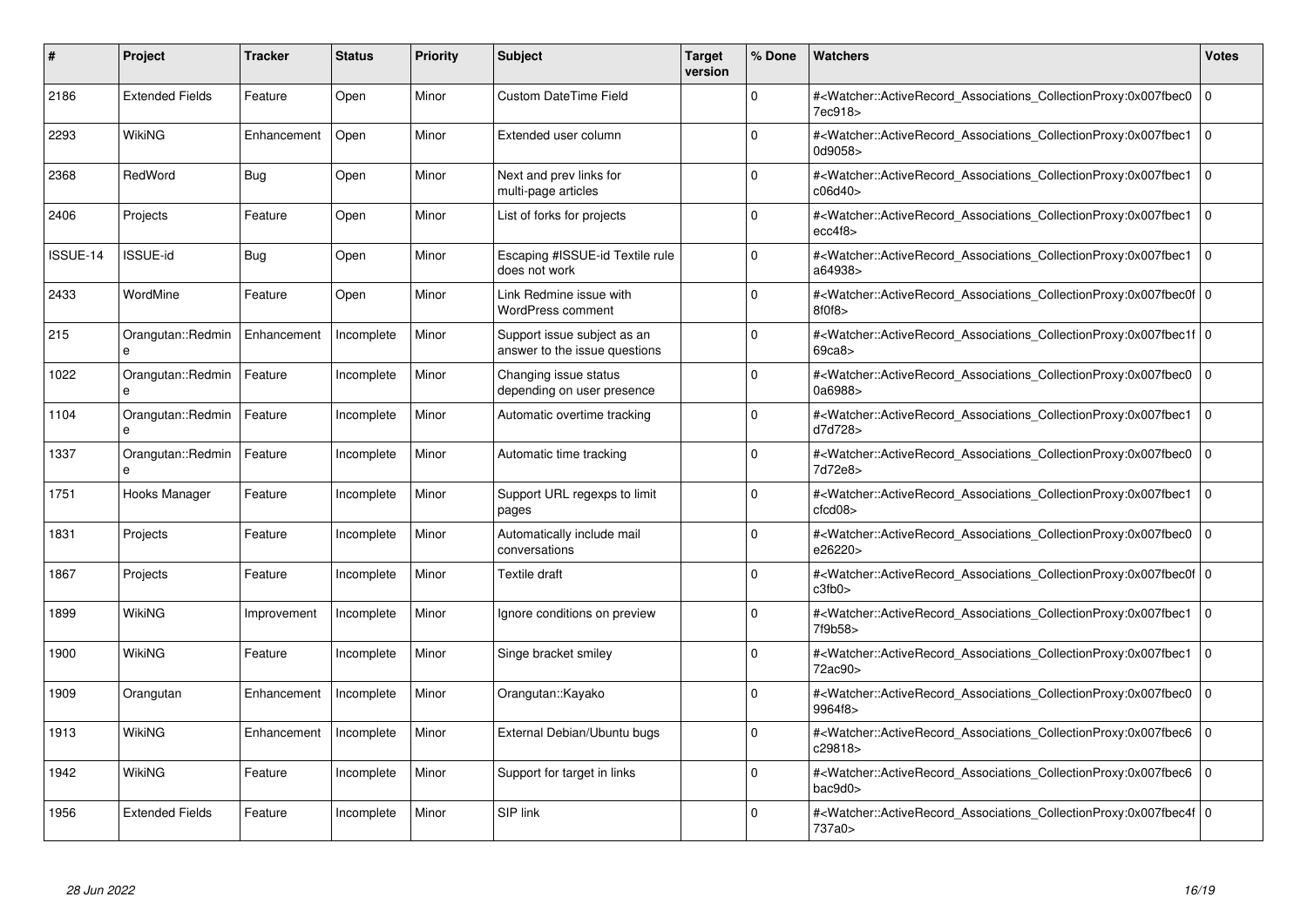| #    | Project                 | <b>Tracker</b> | <b>Status</b> | <b>Priority</b> | <b>Subject</b>                                                                           | <b>Target</b><br>version | % Done      | <b>Watchers</b>                                                                                                                                          | Votes          |
|------|-------------------------|----------------|---------------|-----------------|------------------------------------------------------------------------------------------|--------------------------|-------------|----------------------------------------------------------------------------------------------------------------------------------------------------------|----------------|
| 1984 | Subscription            | Feature        | Incomplete    | Minor           | Redirecting back after<br>registration/loginRedirecting<br>back after registration/login |                          | $\Omega$    | # <watcher::activerecord_associations_collectionproxy:0x00557da5 0<br=""  ="">9f7540&gt;</watcher::activerecord_associations_collectionproxy:0x00557da5> |                |
| 1999 | Sidebar Content         | Feature        | Incomplete    | Minor           | Project module                                                                           |                          | 0           | # <watcher::activerecord_associations_collectionproxy:0x007fbeb9 0<br=""  ="">6ae0d0&gt;</watcher::activerecord_associations_collectionproxy:0x007fbeb9> |                |
| 2005 | <b>Extended Fields</b>  | Feature        | Incomplete    | Minor           | Paging for projects listing                                                              |                          | $\Omega$    | # <watcher::activerecord_associations_collectionproxy:0x007fbeb9 0<br=""  ="">985218&gt;</watcher::activerecord_associations_collectionproxy:0x007fbeb9> |                |
| 2006 | <b>Extended Fields</b>  | Feature        | Incomplete    | Minor           | Users listing sorting                                                                    |                          | $\Omega$    | # <watcher::activerecord_associations_collectionproxy:0x007fbeba<br>7ab928&gt;</watcher::activerecord_associations_collectionproxy:0x007fbeba<br>        | l O            |
| 2007 | <b>Extended Fields</b>  | Feature        | Incomplete    | Minor           | Projects listing sorting                                                                 |                          | 0           | # <watcher::activerecord associations="" collectionproxy:0x007fbeba<br="">2d9cb0&gt;</watcher::activerecord>                                             | 0              |
| 2013 | <b>Role Shift</b>       | Feature        | Incomplete    | Minor           | Resource shifts                                                                          |                          | $\Omega$    | # <watcher::activerecord_associations_collectionproxy:0x007fbec3<br>a30870&gt;</watcher::activerecord_associations_collectionproxy:0x007fbec3<br>        | 0              |
| 2086 | Projects                | Improvement    | Incomplete    | Minor           | Latest stable version                                                                    |                          | $\Omega$    | # <watcher::activerecord_associations_collectionproxy:0x007fbebb<br>235178&gt;</watcher::activerecord_associations_collectionproxy:0x007fbebb<br>        | $\overline{0}$ |
| 2103 | <b>Extended Fields</b>  | Feature        | Incomplete    | Minor           | Support multiple for Project                                                             |                          | $\Omega$    | # <watcher::activerecord 0<br="" associations="" collectionproxy:0x007fbeb9=""  ="">db84c0</watcher::activerecord>                                       |                |
| 2130 | WikiNG                  | Feature        | Incomplete    | Minor           | <b>Function references</b>                                                               |                          | $\Omega$    | # <watcher::activerecord_associations_collectionproxy:0x007fbeb9<br>e127b8&gt;</watcher::activerecord_associations_collectionproxy:0x007fbeb9<br>        | l O            |
| 2156 | <b>Extended Fields</b>  | Feature        | Incomplete    | Minor           | Per user values?                                                                         |                          | $\Omega$    | # <watcher::activerecord_associations_collectionproxy:0x007fbebb<br>1c3398&gt;</watcher::activerecord_associations_collectionproxy:0x007fbebb<br>        | $\overline{0}$ |
| 2234 | <b>WikiNG</b>           | Enhancement    | Incomplete    | Minor           | Avatars in user links?                                                                   |                          | $\Omega$    | # <watcher::activerecord associations="" collectionproxy:0x007fbec3<br="">55bc50&gt;</watcher::activerecord>                                             | $\overline{0}$ |
| 2413 | WikiNG                  | Feature        | Incomplete    | Minor           | Custom links syntax                                                                      |                          | $\Omega$    | # <watcher::activerecord_associations_collectionproxy:0x007fbeb8<br>71e278&gt;</watcher::activerecord_associations_collectionproxy:0x007fbeb8<br>        | l O            |
| 2414 | Red-Andy                | Feature        | Incomplete    | Minor           | Break long application.css into<br>sections?                                             |                          | $\Omega$    | # <watcher::activerecord_associations_collectionproxy:0x007fbeba<br>5840f0&gt;</watcher::activerecord_associations_collectionproxy:0x007fbeba<br>        | $\overline{0}$ |
| 2441 | <b>Project Sections</b> | Improvement    | Incomplete    | Minor           | Option to collapse section                                                               |                          | $\Omega$    | # <watcher::activerecord 0<br="" associations="" collectionproxy:0x007fbeba=""  ="">7521c0&gt;</watcher::activerecord>                                   |                |
| 189  | Orangutan::Redmin<br>e  | Improvement    | Open          | Minor           | Avoid taking text as a comment<br>for the task                                           |                          | $\mathbf 0$ | # <watcher::activerecord associations="" collectionproxy:0x007fbec3<br="">d1cd40&gt;</watcher::activerecord>                                             |                |
| 605  | Orangutan               | Feature        | Open          | Minor           | SVN monkey                                                                               |                          | $\Omega$    | # <watcher::activerecord_associations_collectionproxy:0x007fbeba<br>787320&gt;</watcher::activerecord_associations_collectionproxy:0x007fbeba<br>        |                |
| 1464 | Orangutan               | Feature        | Open          | Minor           | Ability to see Orangutan logs for<br>a user                                              |                          | $\Omega$    | # <watcher::activerecord associations="" collectionproxy:0x007fbeba<br="">3f5310&gt;</watcher::activerecord>                                             |                |
| 1603 | Orangutan               | Feature        | Open          | Minor           | MegaHAL                                                                                  |                          | $\Omega$    | # <watcher::activerecord_associations_collectionproxy:0x007fbeb8<br>21e908&gt;</watcher::activerecord_associations_collectionproxy:0x007fbeb8<br>        |                |
| 971  | Orangutan::Redmin<br>e  | Improvement    | Incomplete    | Minor           | Confirm before taking text as a<br>task/entry description                                |                          | $\Omega$    | # <watcher::activerecord_associations_collectionproxy:0x007fbeb9<br>edb4d8&gt;</watcher::activerecord_associations_collectionproxy:0x007fbeb9<br>        |                |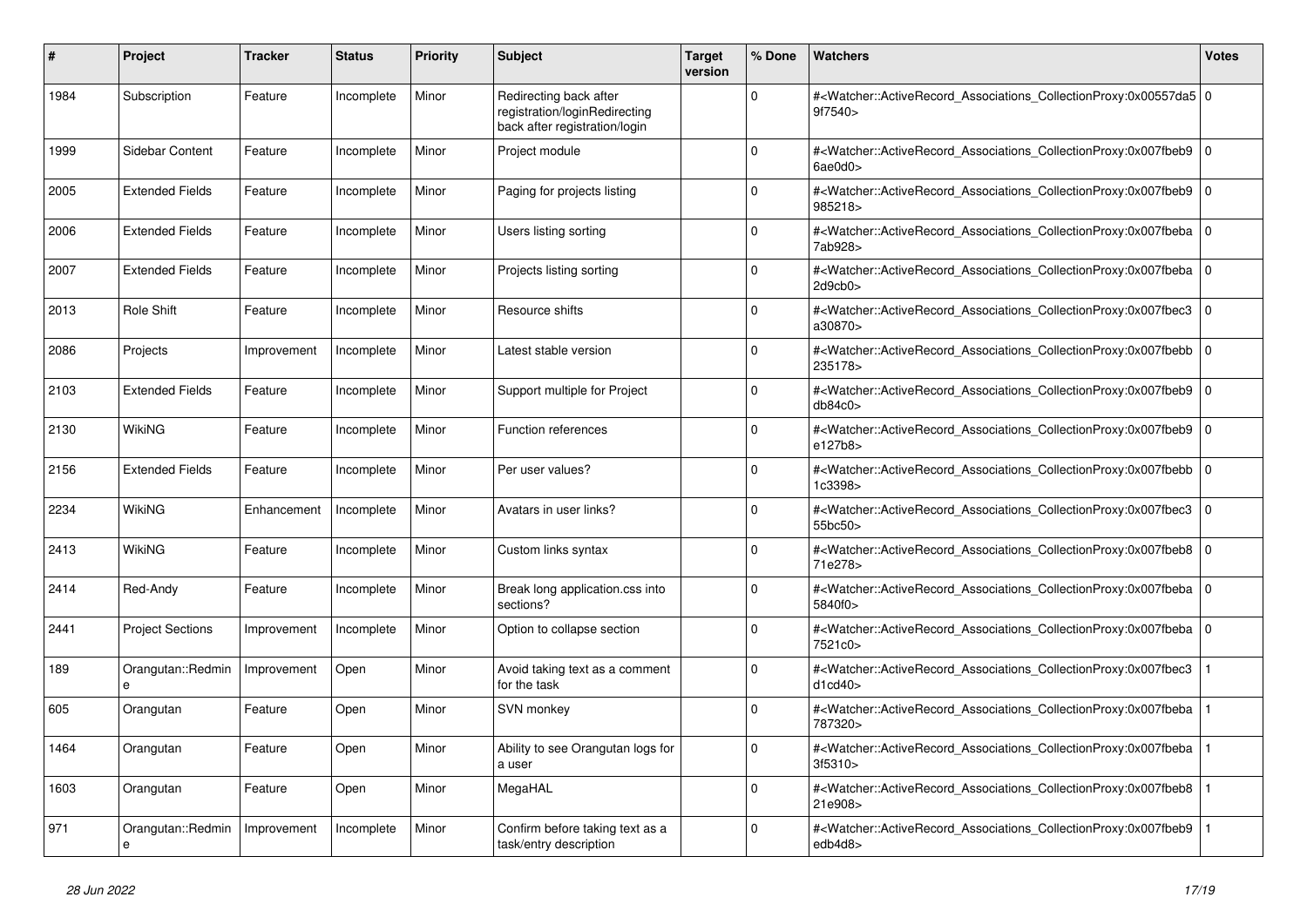| #    | Project                          | <b>Tracker</b> | <b>Status</b> | <b>Priority</b> | Subject                                                                             | <b>Target</b><br>version | % Done      | <b>Watchers</b>                                                                                                                                                           | <b>Votes</b> |
|------|----------------------------------|----------------|---------------|-----------------|-------------------------------------------------------------------------------------|--------------------------|-------------|---------------------------------------------------------------------------------------------------------------------------------------------------------------------------|--------------|
| 1028 | Orangutan                        | Feature        | Incomplete    | Minor           | Recognizing English text<br>accidentally entered with<br>different keyboard layout  |                          | 0           | # <watcher::activerecord_associations_collectionproxy:0x007fbeb8<br>ba8f00&gt;</watcher::activerecord_associations_collectionproxy:0x007fbeb8<br>                         |              |
| 1906 | <b>WikiNG</b>                    | Enhancement    | Incomplete    | Minor           | <b>External Redmine links</b>                                                       |                          | 0           | # <watcher::activerecord associations="" collectionproxy:0x007fbec3<br="">935970&gt;</watcher::activerecord>                                                              |              |
| 1907 | <b>WikiNG</b>                    | Feature        | Incomplete    | Minor           | Social links                                                                        |                          | 0           | # <watcher::activerecord_associations_collectionproxy:0x007fbeba<br>d6e1a8&gt;</watcher::activerecord_associations_collectionproxy:0x007fbeba<br>                         |              |
| 1990 | Projects                         | Improvement    | Incomplete    | Minor           | anti notificatin spam - fine<br>grained mail distribution                           |                          | 0           | # <watcher::activerecord_associations_collectionproxy:0x007fbeba<br>b6fde8&gt;</watcher::activerecord_associations_collectionproxy:0x007fbeba<br>                         |              |
| 558  | Orangutan                        | Feature        | Open          | Minor           | Jokes context                                                                       |                          | 0           | # <watcher::activerecord_associations_collectionproxy:0x007fbeb9f 2<br="">3e268&gt;</watcher::activerecord_associations_collectionproxy:0x007fbeb9f>                      |              |
| 1619 | Orangutan                        | Feature        | Open          | Minor           | Avatar                                                                              |                          | $\Omega$    | # <watcher::activerecord_associations_collectionproxy:0x007fbeb9 2<br="">eb1f98</watcher::activerecord_associations_collectionproxy:0x007fbeb9>                           |              |
| 124  | Orangutan::Redmin                | Feature        | Open          | Minor           | Let users specify what they did<br>during a break by answering on<br>break question |                          | $\Omega$    | # <watcher::activerecord_associations_collectionproxy:0x007fbeb9 3<br="">35c5a8&gt;</watcher::activerecord_associations_collectionproxy:0x007fbeb9>                       |              |
| 230  | Orangutan::Redmin                | Feature        | Open          | Minor           | Starting task/time entry and new<br>issue at the same time                          |                          | $\Omega$    | # <watcher::activerecord_associations_collectionproxy:0x007fbeb9 3<br="">c9d748&gt;</watcher::activerecord_associations_collectionproxy:0x007fbeb9>                       |              |
| 2405 | Sidebar Content                  | Feature        | Open          | Minor           | Edit link for Wiki pages                                                            | 0.2.0                    | 0           | # <watcher::activerecord_associations_collectionproxy:0x007fbeba 0<br=""  ="">04d140&gt;</watcher::activerecord_associations_collectionproxy:0x007fbeba>                  |              |
| 1845 | Advertising                      | Feature        | Open          | Minor           | Per project management                                                              | 0.3.0                    | $\mathbf 0$ | # <watcher::activerecord_associations_collectionproxy:0x007fbeba 0<br=""  =""><math>63 \text{feb}8</math></watcher::activerecord_associations_collectionproxy:0x007fbeba> |              |
| 1846 | Advertising                      | Feature        | Open          | Minor           | Page configuration                                                                  | 0.3.0                    | $\mathbf 0$ | # <watcher::activerecord_associations_collectionproxy:0x007fbeb9 0<br="">9638e8&gt;</watcher::activerecord_associations_collectionproxy:0x007fbeb9>                       |              |
| 1029 | Orangutan::Redmin<br>e           | Improvement    | Open          | Minor           | Respect user's Redmine<br>notifications settings                                    | 1.06                     | $\mathbf 0$ | # <watcher::activerecord_associations_collectionproxy:0x007fbeb9 0<br=""  ="">da9448&gt;</watcher::activerecord_associations_collectionproxy:0x007fbeb9>                  |              |
| 1704 | Orangutan::Redmin<br>e           | Enhancement    | Open          | Minor           | Notify about votes                                                                  | 1.06                     | 0           | # <watcher::activerecord_associations_collectionproxy:0x007fbeb8 0<br=""  ="">24e608&gt;</watcher::activerecord_associations_collectionproxy:0x007fbeb8>                  |              |
| 2035 | Orangutan                        | Improvement    | Open          | Minor           | Direct communication between<br>a monkey and Orangutan                              | 1.06                     | $\mathbf 0$ | # <watcher::activerecord_associations_collectionproxy:0x007fbeb9 0<br="">d874b0&gt;</watcher::activerecord_associations_collectionproxy:0x007fbeb9>                       |              |
| 1615 | Orangutan::Redmin                | Improvement    | Open          | Minor           | Notify assignee when new<br>watcher is added                                        | 1.06                     | $\Omega$    | # <watcher::activerecord_associations_collectionproxy:0x007fbeba<br>e89038&gt;</watcher::activerecord_associations_collectionproxy:0x007fbeba<br>                         |              |
| 170  | Orangutan::Redmin<br>е           | Feature        | Open          | Minor           | Issue creation                                                                      | 1.06                     | $\Omega$    | # <watcher::activerecord_associations_collectionproxy:0x007fbeba 2<br="">5ecbf0&gt;</watcher::activerecord_associations_collectionproxy:0x007fbeba>                       |              |
| 1076 | Orangutan::Redmin<br>e           | Feature        | Open          | Minor           | Due date setting context                                                            | 1.07                     | $\mathbf 0$ | # <watcher::activerecord_associations_collectionproxy:0x007fbec3 0<br=""  ="">d219f8&gt;</watcher::activerecord_associations_collectionproxy:0x007fbec3>                  |              |
| 1352 | Orangutan::Redmin   Feature<br>e |                | Open          | Minor           | Start date changing                                                                 | 1.07                     | $\mathbf 0$ | # <watcher::activerecord 0<br="" associations="" collectionproxy:0x007fbeb9="">c13548&gt;</watcher::activerecord>                                                         |              |
| 184  | Orangutan::Redmin                | Feature        | Open          | Minor           | Notifying about due date and<br>hours                                               | 1.07                     | 0           | # <watcher::activerecord_associations_collectionproxy:0x007fbeba 2<br="">43b270&gt;</watcher::activerecord_associations_collectionproxy:0x007fbeba>                       |              |